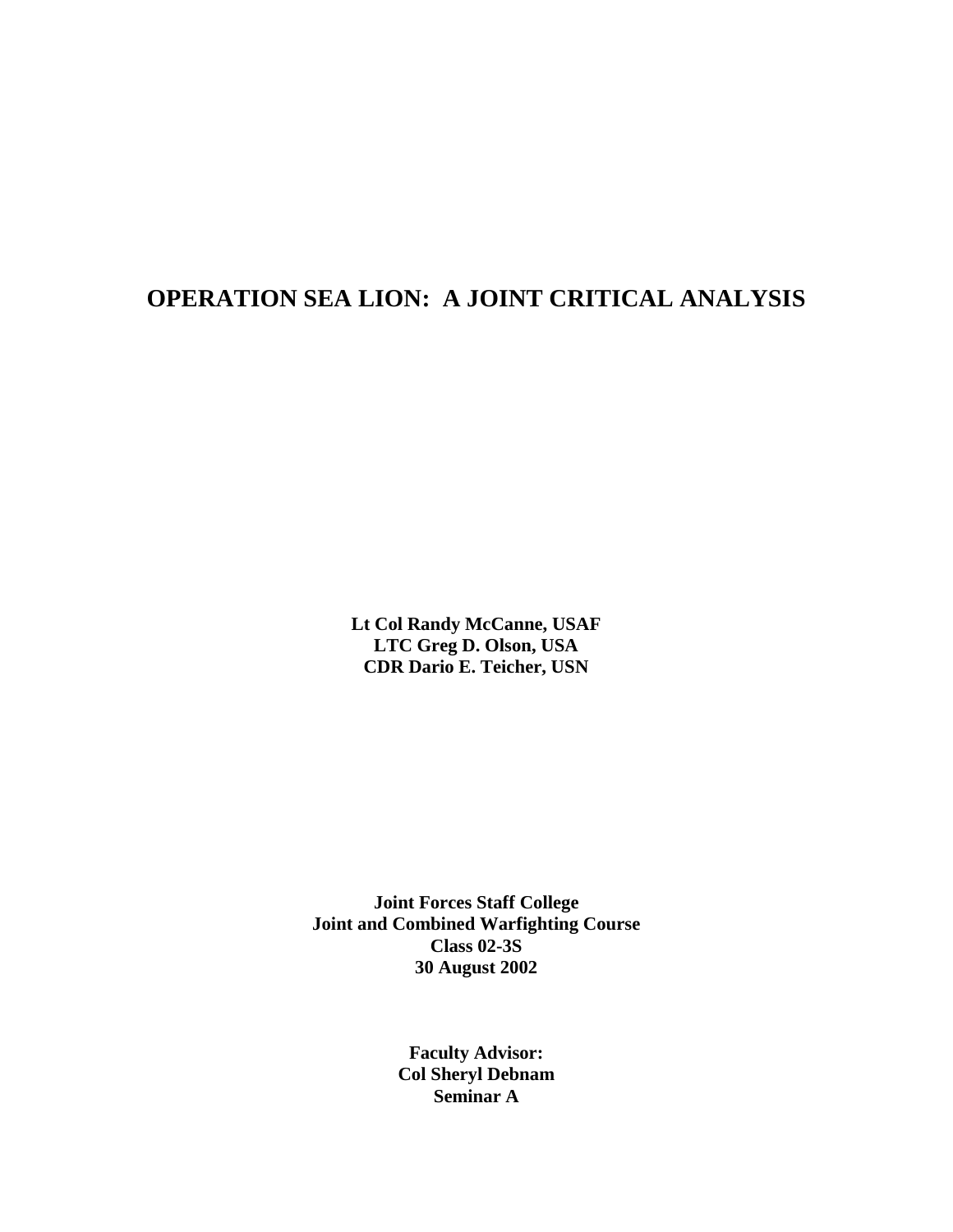| <b>Report Documentation Page</b>                                                                                                                                                                                                                                                                                                                                                                                                                                                                                                                                                                                                                                                                                                                                                                                                                                   |                             |                              |                                   | Form Approved<br>OMB No. 0704-0188                 |                           |  |
|--------------------------------------------------------------------------------------------------------------------------------------------------------------------------------------------------------------------------------------------------------------------------------------------------------------------------------------------------------------------------------------------------------------------------------------------------------------------------------------------------------------------------------------------------------------------------------------------------------------------------------------------------------------------------------------------------------------------------------------------------------------------------------------------------------------------------------------------------------------------|-----------------------------|------------------------------|-----------------------------------|----------------------------------------------------|---------------------------|--|
| Public reporting burden for the collection of information is estimated to average 1 hour per response, including the time for reviewing instructions, searching existing data sources, gathering and<br>maintaining the data needed, and completing and reviewing the collection of information. Send comments regarding this burden estimate or any other aspect of this collection of information,<br>including suggestions for reducing this burden, to Washington Headquarters Services, Directorate for Information Operations and Reports, 1215 Jefferson Davis Highway, Suite 1204, Arlington<br>VA 22202-4302. Respondents should be aware that notwithstanding any other provision of law, no person shall be subject to a penalty for failing to comply with a collection of information if it<br>does not display a currently valid OMB control number. |                             |                              |                                   |                                                    |                           |  |
| <b>1. REPORT DATE</b><br>2. REPORT TYPE<br><b>30 AUG 2002</b><br>N/A                                                                                                                                                                                                                                                                                                                                                                                                                                                                                                                                                                                                                                                                                                                                                                                               |                             |                              |                                   | <b>3. DATES COVERED</b>                            |                           |  |
| <b>4. TITLE AND SUBTITLE</b><br><b>Operation Sea Lion: A Joint Critical Analysis</b>                                                                                                                                                                                                                                                                                                                                                                                                                                                                                                                                                                                                                                                                                                                                                                               |                             |                              |                                   | 5a. CONTRACT NUMBER                                |                           |  |
|                                                                                                                                                                                                                                                                                                                                                                                                                                                                                                                                                                                                                                                                                                                                                                                                                                                                    |                             |                              |                                   | <b>5b. GRANT NUMBER</b>                            |                           |  |
|                                                                                                                                                                                                                                                                                                                                                                                                                                                                                                                                                                                                                                                                                                                                                                                                                                                                    |                             |                              |                                   | <b>5c. PROGRAM ELEMENT NUMBER</b>                  |                           |  |
| 6. AUTHOR(S)<br>Lt Col Randy McCanne, USAF; LTC Greg D. Olson, USA; CDR Dario E.<br><b>Teicher, USN</b>                                                                                                                                                                                                                                                                                                                                                                                                                                                                                                                                                                                                                                                                                                                                                            |                             |                              |                                   | <b>5d. PROJECT NUMBER</b>                          |                           |  |
|                                                                                                                                                                                                                                                                                                                                                                                                                                                                                                                                                                                                                                                                                                                                                                                                                                                                    |                             |                              |                                   | <b>5e. TASK NUMBER</b>                             |                           |  |
|                                                                                                                                                                                                                                                                                                                                                                                                                                                                                                                                                                                                                                                                                                                                                                                                                                                                    |                             |                              |                                   | 5f. WORK UNIT NUMBER                               |                           |  |
| 7. PERFORMING ORGANIZATION NAME(S) AND ADDRESS(ES)<br>Joint Forces Staff College 7800 Hampton Blvd Norfolk, VA 23511-1701                                                                                                                                                                                                                                                                                                                                                                                                                                                                                                                                                                                                                                                                                                                                          |                             |                              |                                   | 8. PERFORMING ORGANIZATION<br><b>REPORT NUMBER</b> |                           |  |
| 9. SPONSORING/MONITORING AGENCY NAME(S) AND ADDRESS(ES)                                                                                                                                                                                                                                                                                                                                                                                                                                                                                                                                                                                                                                                                                                                                                                                                            |                             |                              |                                   | 10. SPONSOR/MONITOR'S ACRONYM(S)                   |                           |  |
|                                                                                                                                                                                                                                                                                                                                                                                                                                                                                                                                                                                                                                                                                                                                                                                                                                                                    |                             |                              |                                   | 11. SPONSOR/MONITOR'S REPORT<br>NUMBER(S)          |                           |  |
| 12. DISTRIBUTION/AVAILABILITY STATEMENT<br>Approved for public release, distribution unlimited                                                                                                                                                                                                                                                                                                                                                                                                                                                                                                                                                                                                                                                                                                                                                                     |                             |                              |                                   |                                                    |                           |  |
| <b>13. SUPPLEMENTARY NOTES</b><br><b>Taken from the Internet.</b>                                                                                                                                                                                                                                                                                                                                                                                                                                                                                                                                                                                                                                                                                                                                                                                                  |                             |                              |                                   |                                                    |                           |  |
| 14. ABSTRACT<br>See report.                                                                                                                                                                                                                                                                                                                                                                                                                                                                                                                                                                                                                                                                                                                                                                                                                                        |                             |                              |                                   |                                                    |                           |  |
| <b>15. SUBJECT TERMS</b>                                                                                                                                                                                                                                                                                                                                                                                                                                                                                                                                                                                                                                                                                                                                                                                                                                           |                             |                              |                                   |                                                    |                           |  |
| 16. SECURITY CLASSIFICATION OF:                                                                                                                                                                                                                                                                                                                                                                                                                                                                                                                                                                                                                                                                                                                                                                                                                                    | 17. LIMITATION OF           | 18. NUMBER                   | 19a. NAME OF                      |                                                    |                           |  |
| a. REPORT<br>unclassified                                                                                                                                                                                                                                                                                                                                                                                                                                                                                                                                                                                                                                                                                                                                                                                                                                          | b. ABSTRACT<br>unclassified | c. THIS PAGE<br>unclassified | <b>ABSTRACT</b><br>$\overline{U}$ | OF PAGES<br>28                                     | <b>RESPONSIBLE PERSON</b> |  |

**Standard Form 298 (Rev. 8-98)**<br>Prescribed by ANSI Std Z39-18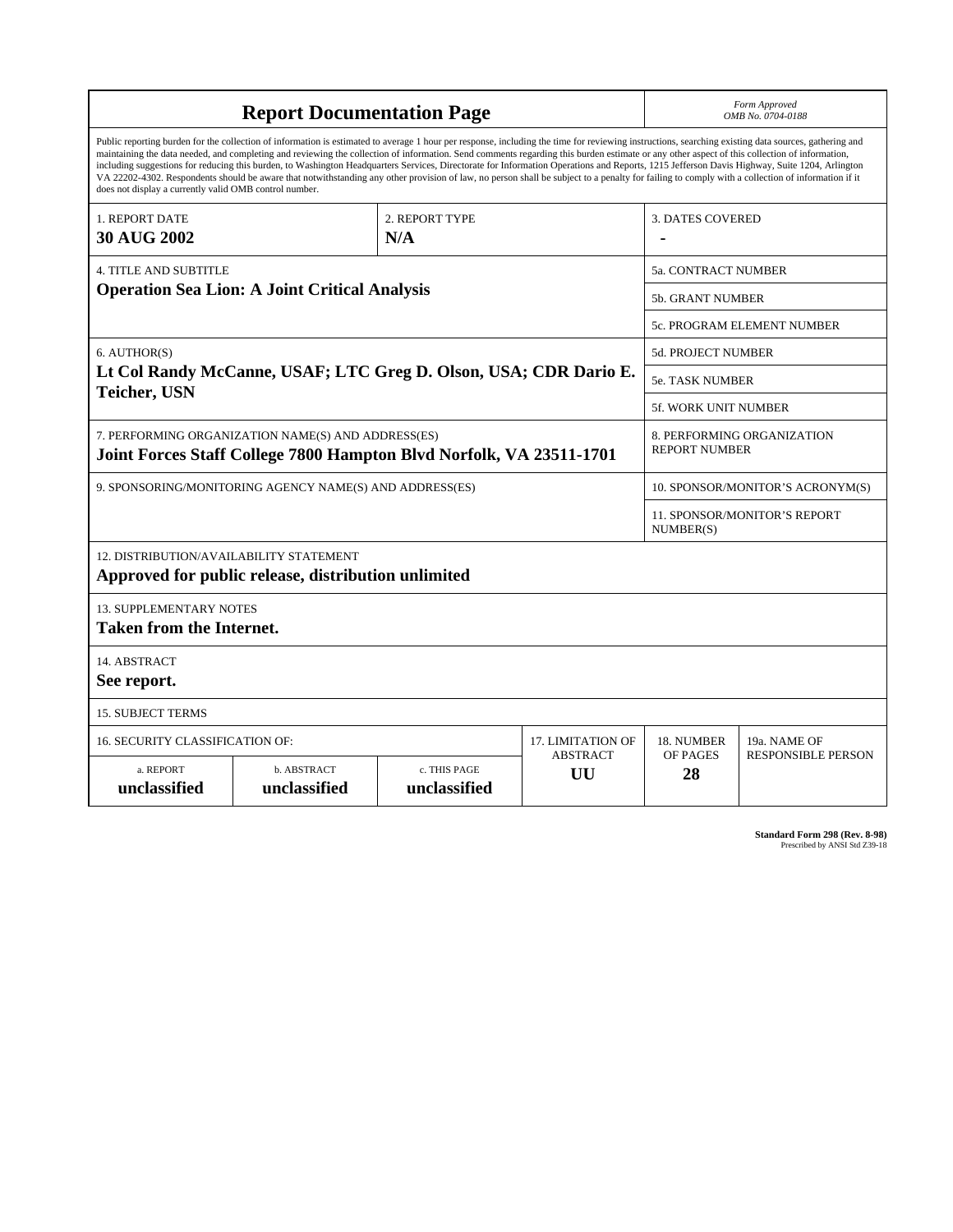# **I. Introduction**

Military history contains many lessons from which the warfighting doctrine of the individual services, as well as joint doctrine, is derived. World War II stands as one of the major contributors of valuable lessons learned. From a joint and combined warfighting perspective, Germany's planning and preparatory military actions to the invasion of Great Britain after the fall of France are instructive. Their plan, called Operation SEA LION by the Germans, was never carried out, as certain prerequisite conditions were never achieved, and Hitler elected to move on to other operations. But Germany could have been successful in invading and, if necessary, occupying Great Britain had they exercised joint and combined operations to achieve better unity of effort within the German military, remained focused on key British operational centers of gravity, and exploited the capabilities of friendly nations such as Spain, Italy, and the Vichy government of France.

# **II. Background**

### **A. Political Situation**

World War II began with the German invasion of Poland on 1 September 1939. The German dictator, Adolf Hitler, advised his armed forces in *Fuehrer Directive No. 1: "*All political means having been exhausted to correct in a peaceful manner the unbearable situation on Germany's eastern border, I have decided upon a solution by force" (9, 49).

The "unbearable situation" was the separation of East Prussia from Germany by the creation of Poland following World War I. Cleverly, Hitler had isolated Poland through "political means" and shaped the battlefield in his favor. He secured Germany's eastern borders when on 23 August 1939 Germany signed a nonaggression pact with the Soviet Union in which both secretly agreed to dismember Poland (21). Great Britain and France had offered Poland defense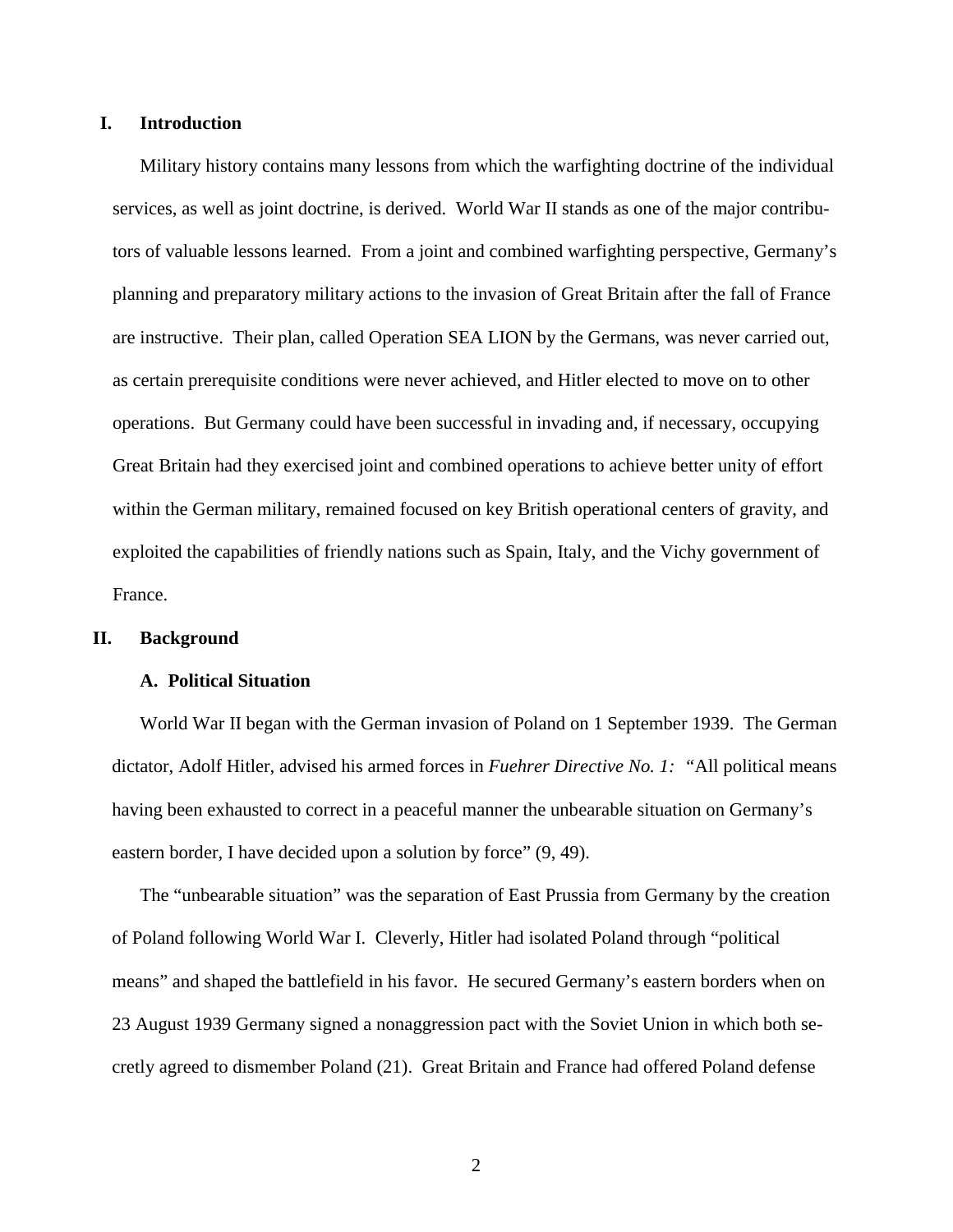guarantees, and both declared war on Germany two days after the invasion; but with the Soviet Union in the German camp, the guarantees proved worthless. Trapped between Germany and the Soviet Union, a surrounded Poland ceased to exist in less than one month.

Meanwhile, to the south, Hitler had forged a close alliance with fellow Fascist dictator Benito Mussolini of Italy. In 1936, Italy had entered into a formal alliance with Germany known as the Rome-Berlin Axis. The Axis would later include Japan in September 1940 (2). Overseas in the United States, isolationist sentiments were strong, and in any case France and Britain appeared to have the balance of power in their favor. Hence, Americans hoped to remain on the sidelines and out of the trenches of yet another European war (1, 55).

However, on 10 May 1940, the Germans invaded the West, and by 19 June the German High Command of the Armed Forces (*Ober Kommando der Wehrmacht*) announced, "The Fuehrer intends to stage a big parade in Paris" (9, 104). Three days later, after a short 43-day campaign, France surrendered and the Germans paraded under the *Arc de Triomphe* (1, 5). The redistribution of power on the European continent meant those minor powers not yet conquered by Germany, such as Switzerland and Hungary, were quickly cowed into pro-German neutrality or aligned with the Axis powers (2). Across the English Channel, Great Britain stood alone refusing to yield to German peace overtures and clinging to the hope that America would awaken from its isolationist stupor (1, 5).

#### **B. Military Situation**

In the summer of 1940, Germany became the hegemon of Europe. The rapid defeat of Poland showed the world a new combat doctrine called *blitzkrieg* (lightning-war) that combined the effects of infantry, armor, and aircraft in a massive display of firepower and mobility. All doubts regarding mechanized warfare were eliminated when Germany defeated France. "On the even-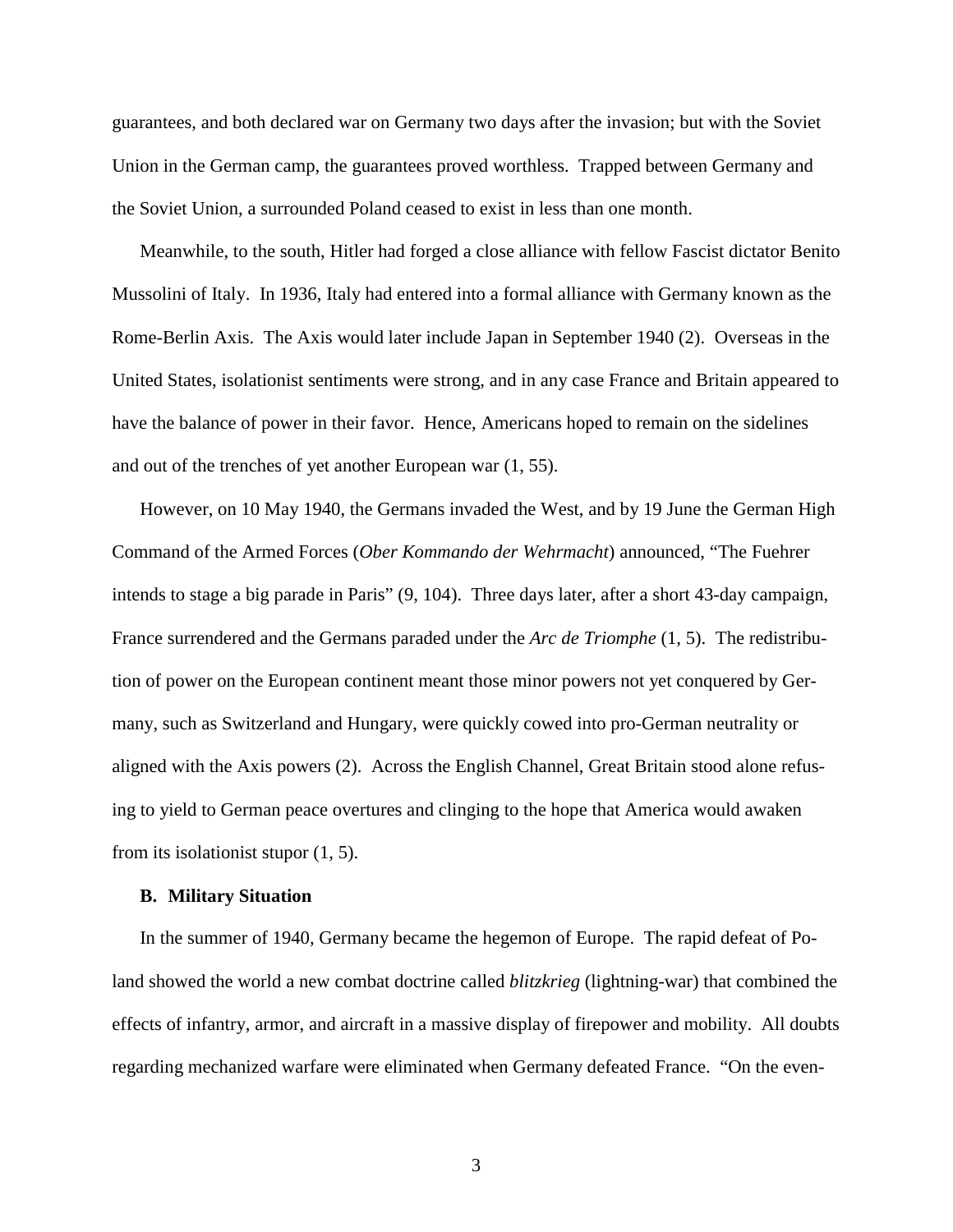ing of 20 May, (German General) Guderian's panzer divisions reached the Channel coast at the mouth of the Somme. The French northern armies and the BEF (British Expeditionary Forces) had been cut off" (17, 23). The campaign continued into June, but the outcome was already decided in the first ten days. France, the best-equipped army in the world, had fallen victim to blitzkrieg, and the BEF had to flee by sea abandoning all its equipment on the beaches of Dunkirk (1, 15).

The brilliance of the operational and tactical plans to defeat France was not fully appreciated or anticipated by Germany's strategic commanders. No plan existed to follow up a decisive victory. Even after the panzers reached the English Channel, no serious consideration was given to the need for a campaign plan that called for the invasion of England. For example, the Germans needed ships, yet in the euphoria of victory they made no demands regarding the disposition of the powerful French fleet in the surrender terms, nor were there considerations to seize any of these naval units (1, 106). The German Commander in Chief of the Navy (Kriegsmarine), Admiral Raeder, recalled after the war, "Our mental as well as materiel preparations before the war had not been aimed at an armed conflict with England" (17, 82). Therefore, Hitler hoped the rapid defeat of France would be enough to encourage Britain to agree to peace terms.

By July 1940 it was apparent that Britain had no intentions of surrendering. Indeed, Prime Minister Churchill, in reference to a possible German invasion, had declared, "If the long history of our island is to come to an end, then it shall only end when every last one of us is beaten to the ground and lies choking in his blood" (17, 70). In the face of British stubbornness, the Ober Kommando der Wehrmacht (OKW) on 2 July 1940 issued orders to commence planning Operation SEA LION; the cross-channel amphibious assault on the beaches of England (9, 105).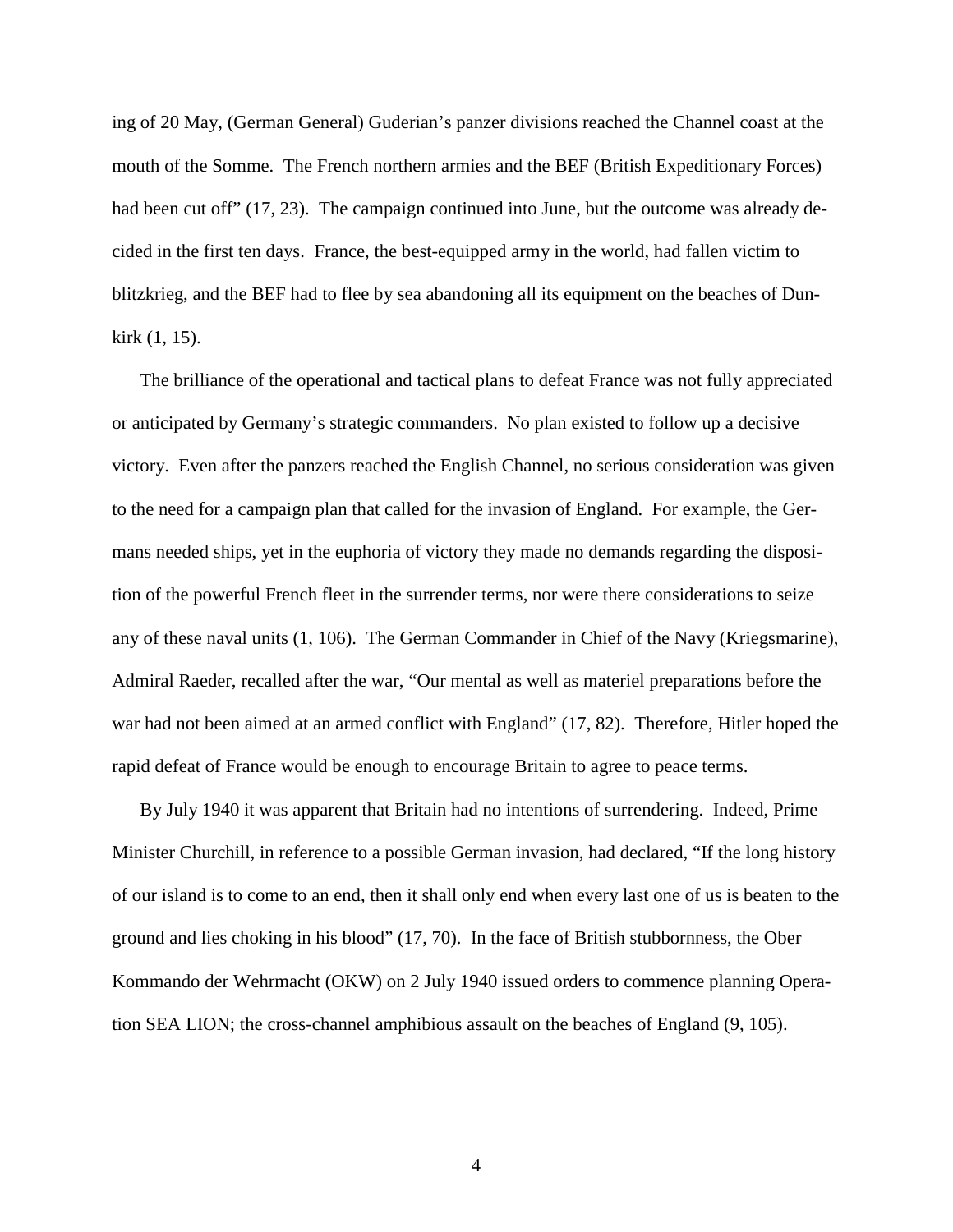# **III. Centers of Gravity**

*"The first task, then, in planning for war is to identify the enemy's centers of gravity, and if possible trace them back to a single one."*

*Carl von Clausewitz*

# **A. Centers of Gravity Defined**

According to Joint Publication 1, *Joint Warfare of the Armed Forces of the United States,* knowledge of the enemy is one of the fundamentals of joint warfare (12, III-13). Success in warfare depends on understanding the adversary's critical vulnerabilities, capabilities, limitations, centers of gravity, and potential courses of action. Without such knowledge, or with only an incomplete understanding of these aspects of the enemy, the probability of success is diminished. Of these characteristics, perhaps the most important to the success of a campaign or invasion plan is to understand the enemy's centers of gravity.

Centers of gravity (COGs) ought to be the focus of campaign planning at both the strategic and operational levels. Clausewitz described COGs in the military context as "the hub of all power and movement, on which everything depends." Joint doctrine defines COGs as "Those characteristics, capabilities, or localities from which a military force derives its freedom of action, physical strength, or will to fight" (12, III-13). Therefore, improper COG analysis can lead to expending limited military forces against enemy targets of little importance to the final outcome. Attacking COGs means concentrating against capabilities whose destruction or overthrow is most likely to yield success with the minimum of effort.

### **B. Enemy Centers of Gravity**

An analysis of Hitler's *Fuehrer Directive No. 16*, which directed the General Staff and the service commanders in chief to begin planning Operation SEA LION, quickly reveals the British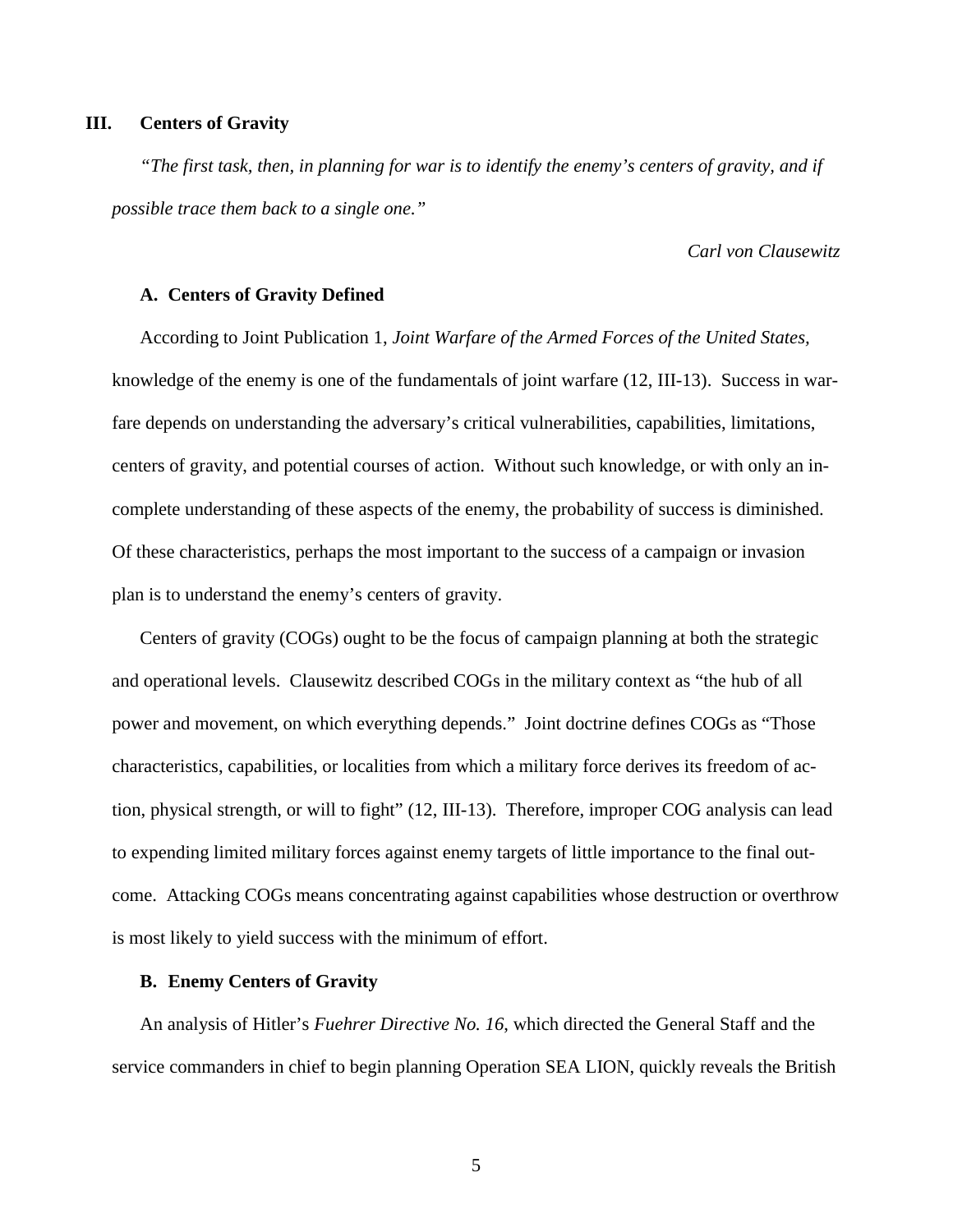operational centers of gravity. The directive defined a number of prerequisites that the Kriegsmarine and Luftwaffe had to achieve before a cross-channel invasion could be attempted

- a. The British air force must be subdued….
- b. Mine-free passages are to be created.
- c. The Strait of Dover, as well as the western entrance of the Channel is to be tightly sealed off with minefields…
- d. The coast is to be dominated and sealed off by…coastal artillery.
- e. It is desirable to tie down the British naval forces…in the North Sea as well as in the Mediterranean (the latter by the Italians)…. (9, 108)

Effectively, according to *Directive 16,* for Operation SEA LION to succeed the mighty Royal Navy had to be deterred and the full strength of a Royal Air Force had to be defeated for the Germans to be able to support ground operations across the English Channel. *Directive 16* hardly mentions the British Army, perhaps because it was severely degraded during the evacuation from Dunkirk and posed no immediate threat. But it is clear that a German invasion would have to deal with what was left of the British ground forces upon landing, and they should thus be considered a center of gravity. Ultimately, all would rest on who commanded the air and sea on both sides of the English Channel; thus, the RAF and Royal Navy would be the two centers of gravity posing the biggest challenge.

# **C. The British Army**

Even though some 215,000 British troops escaped in the near-miracle of the Dunkirk evacuation, much of their equipment, particularly the heavy weaponry, was necessarily left behind  $(3, 121)$ . The British Army desperately needed time—time to reorganize, reequip, and prepare defensive positions.

Hitler missed a golden opportunity at Dunkirk to largely destroy the BEF. On 24 May 1940, German General Guderian's Panzers were within 15 miles of Dunkirk while four motorized divisions and at least six infantry divisions were closing in as well. Dunkirk, and with it more than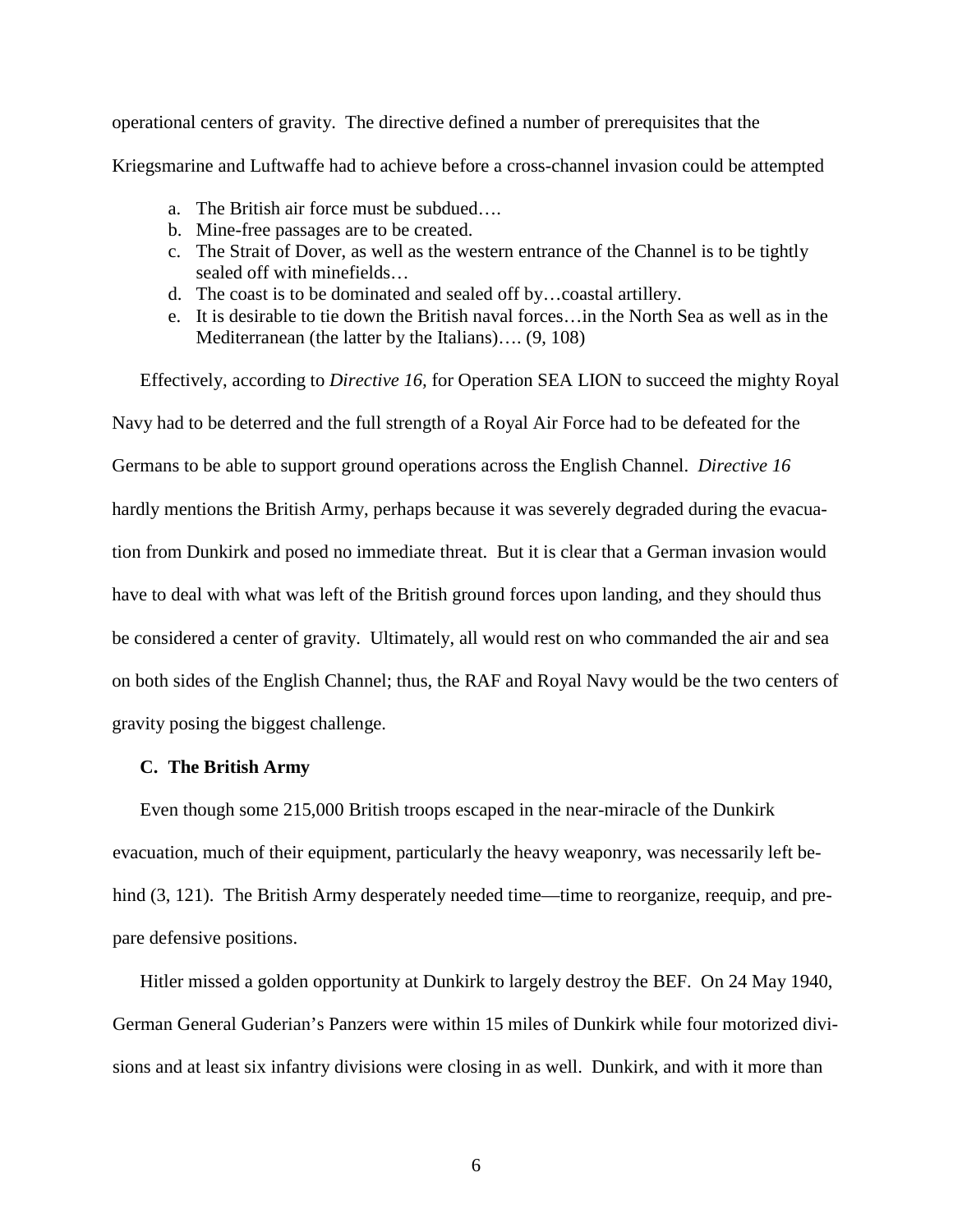300,000 British and French troops, was "ripe for the taking" when the panzers were ordered to halt and stand fast  $(3, 55)$ .

If Hitler had recognized the British Army as a COG for the invasion of England, perhaps he would have done more to prevent their evacuation from Dunkirk. In consequence, Operation SEA LION called for a much larger invasion force than might otherwise have been necessary, further complicating invasion plans and endangering chances of success.

# **D. The Royal Navy**

While the British Army was in disarray after the evacuation from Dunkirk, the Royal Navy outmatched German naval forces. The Kriegsmarine lost nearly half its surface fleet during the invasion of Norway in April 1940 and would have to rely heavily upon the Luftwaffe to turn any major naval engagement in Germany's favor (23, 111).

In addition to the Luftwaffe, Hitler and his staff were forced to place a lot of faith in coastal artillery (8, 32) and maritime minefields (8, 45) as "antidotes" to the Royal Navy. Ultimately, it was not a reassessment of the naval risks but the failure to establish air supremacy that made Hitler call off the invasion. All the evidence suggests that, had Germany won the air battle, Hitler's armies would have embarked and sailed according to plan. (8, 150)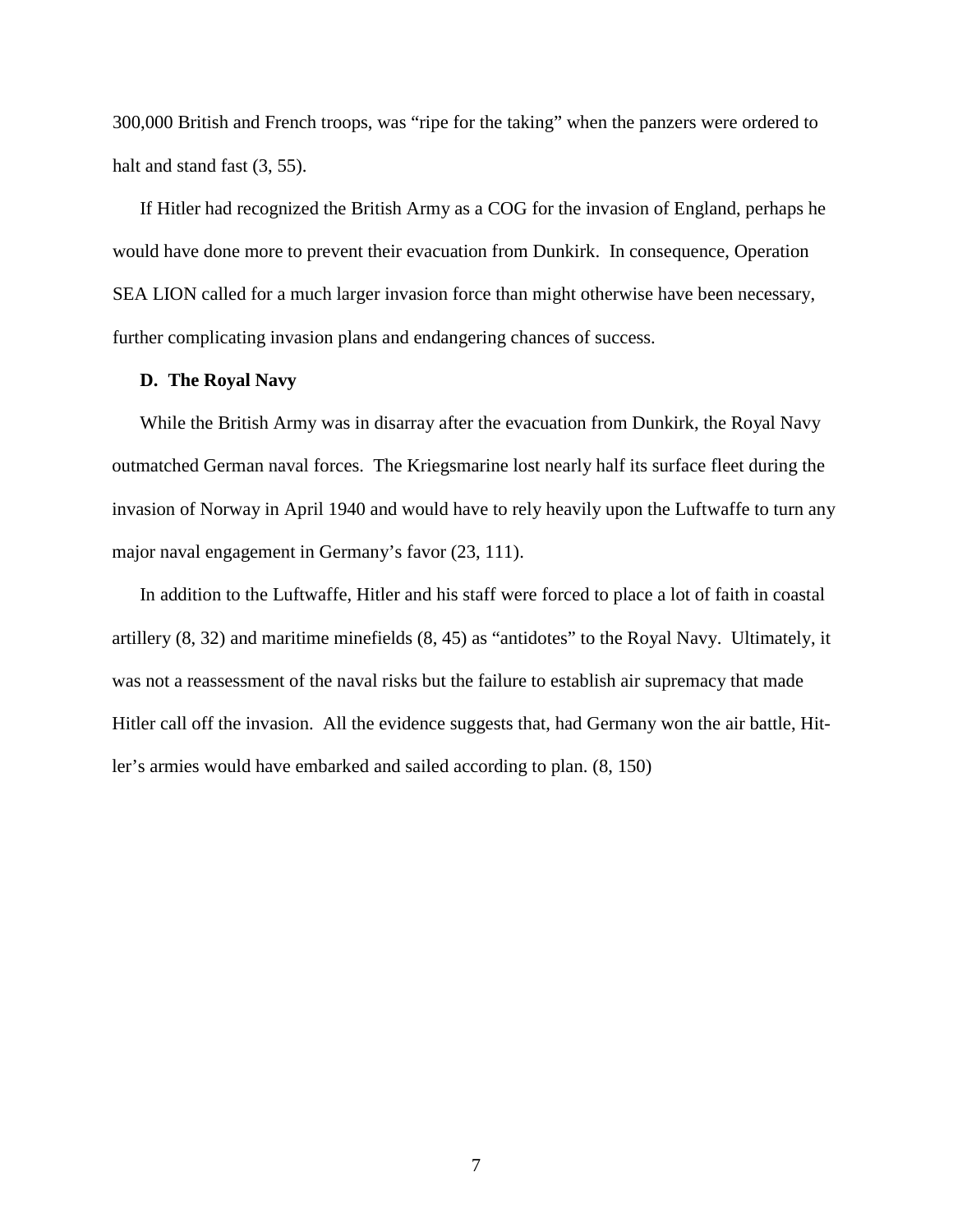## **E. The Royal Air Force**



The most important center of gravity and hence the British "hub of all power and movement" was the RAF. For an invasion to be successful, German strategy required air supremacy and not simply superiority in the air over southern England, the Channel, and the Continental ports from which the invasion was to be launched  $(8, 235)$ . Perhaps more than any other aspect of the period, from Dunkirk to the end of the summer, German air strategy reflects the flaws in their understanding of this center of gravity (8, 213). In particular, German failure to press successful strategies for degrading RAF radar, command and control, and other critical air defense systems indicates impatience in dealing with this key COG.

*Figure 1* above shows significant events in the Battle of Britain (Operation EAGLE) and reinforces the view that Germany did not remain focused on any one set of targets long enough to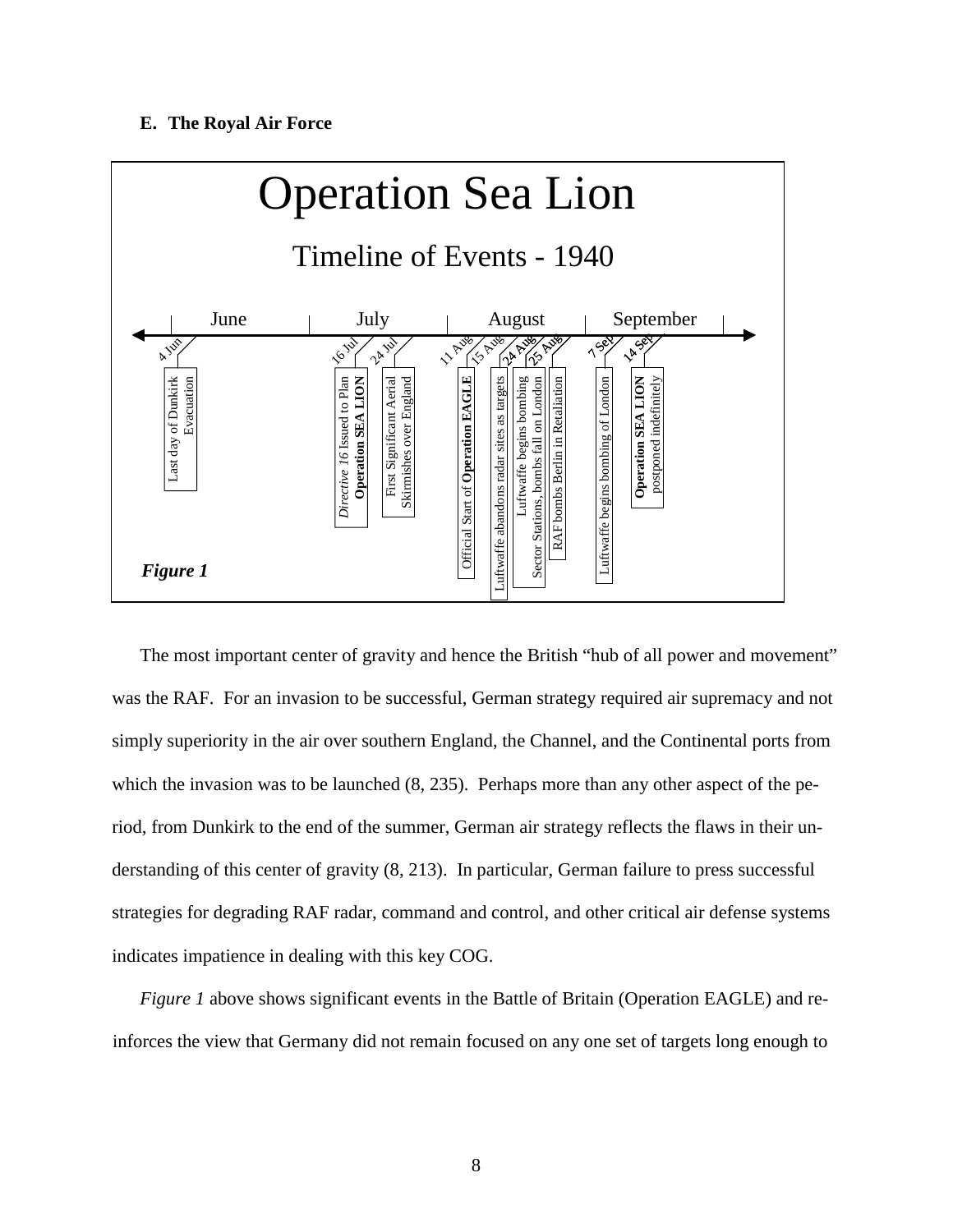effectively suppress the objective and achieve the operational task. The result was the indefinite postponement of Operation SEA LION.

Operation EAGLE focused initially on three tasks until 24 August 1940 as follows:

1) The main effort was to overwhelm the frontline of British air defenses in southern England by drawing Fighter Command into battle and eliminating it through attrition. The RAF had the upper hand, at least in terms of loss ratios, because of a remarkably effective early warning and C2 system that often gave Fighter Command the initiative when engaging the enemy. Even so, British losses between 8 and 18 August included 154 pilots, with only 63 new pilots accessioned, and 213 aircraft, with only 150 replaced (8, 234). Evidence suggests that if Germany had kept up the pressure long enough, the RAF would have been forced to disengage from the fight or be destroyed.

2) As a supporting effort, the plan called for probing the left (northeast) flank of the island. Luftwaffe forces operating from Scandinavia were ordered to bomb targets in northeast England on 15 August 1940. The German bombers, escorted by long-range but inferior ME-110 fighters, were intercepted well out to sea and the force suffered losses so great that Germany never again attempted daylight operations over England from that approach (8, 228). England's left flank was found to be adequately defended.

3) Finally, the plan required the bombing of aircraft production factories (8, 233). An important feature of the German air war plan was night attacks against aircraft plants. Daylight raids tended to suffer greater losses. The poor level of accuracy of the night bombing generally hampered the effectiveness of such attacks. Even so, the Germans were right to attack those targets but wrong to defer the attacks to the last moment (8, 227). If attacks against those targets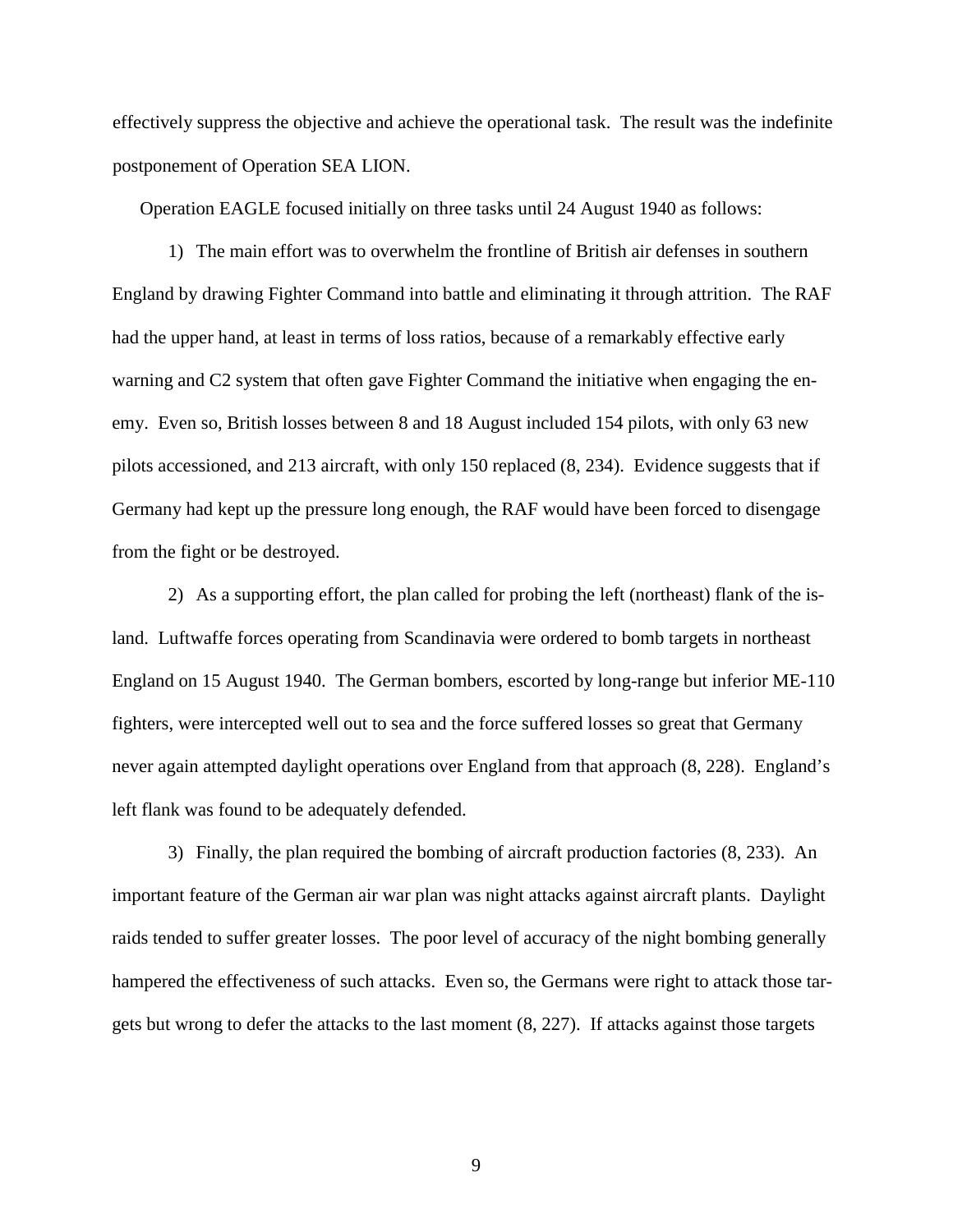had begun shortly after the fall of France, the effects would have been much more significant and possibly hadn an impact on the final outcome.

On 12 August 1940, the Germans attacked and damaged five radar stations, one of which was not put back into operation for 11 days (8, 223). This was a significant achievement and would have been even more so if the Germans had continued to attack this set of targets. However, German commanders did not know "the role that radar played in the system…. It was assumed that Fighter Command fought a decentralized battle, with squadrons tied to the radio range of their individual stations, attacks on radar were not given high enough priority" (20, 79). Just three days after their successful attack the Luftwaffe largely abandoned radar targets.

After 24 August, the Luftwaffe began attacks on the sector stations, which performed an important command and control function for Fighter Command: group HQ launched the squadrons based on early warning information, then the sector stations passed by radio the latest combat intelligence from radar and forward observers, guiding the pilots into battle on advantageous terms (8, 233). By 6 September 1940, severe and cumulative damage to the sector stations was having a clear impact on the effectiveness of the RAF in repelling air attacks. The Luftwaffe was achieving the most favorable loss ratios of the war. Churchill wrote afterwards, "The scales had tilted against Fighter Command" (8, 236).

On 24 August 1940, the Germans made a fateful mistake that changed the course of the battle. German bombers with orders to attack British aircraft factories and oil installations on the extreme perimeter of London missed their mark and instead the bombs fell on residential districts in northern and eastern London, resulting in heavy casualties and leaving many Londoners homeless. Churchill subsequently ordered the bombing of Berlin on the following night. That bombing caused little real damage, but Hitler had often implied to his people that no bombs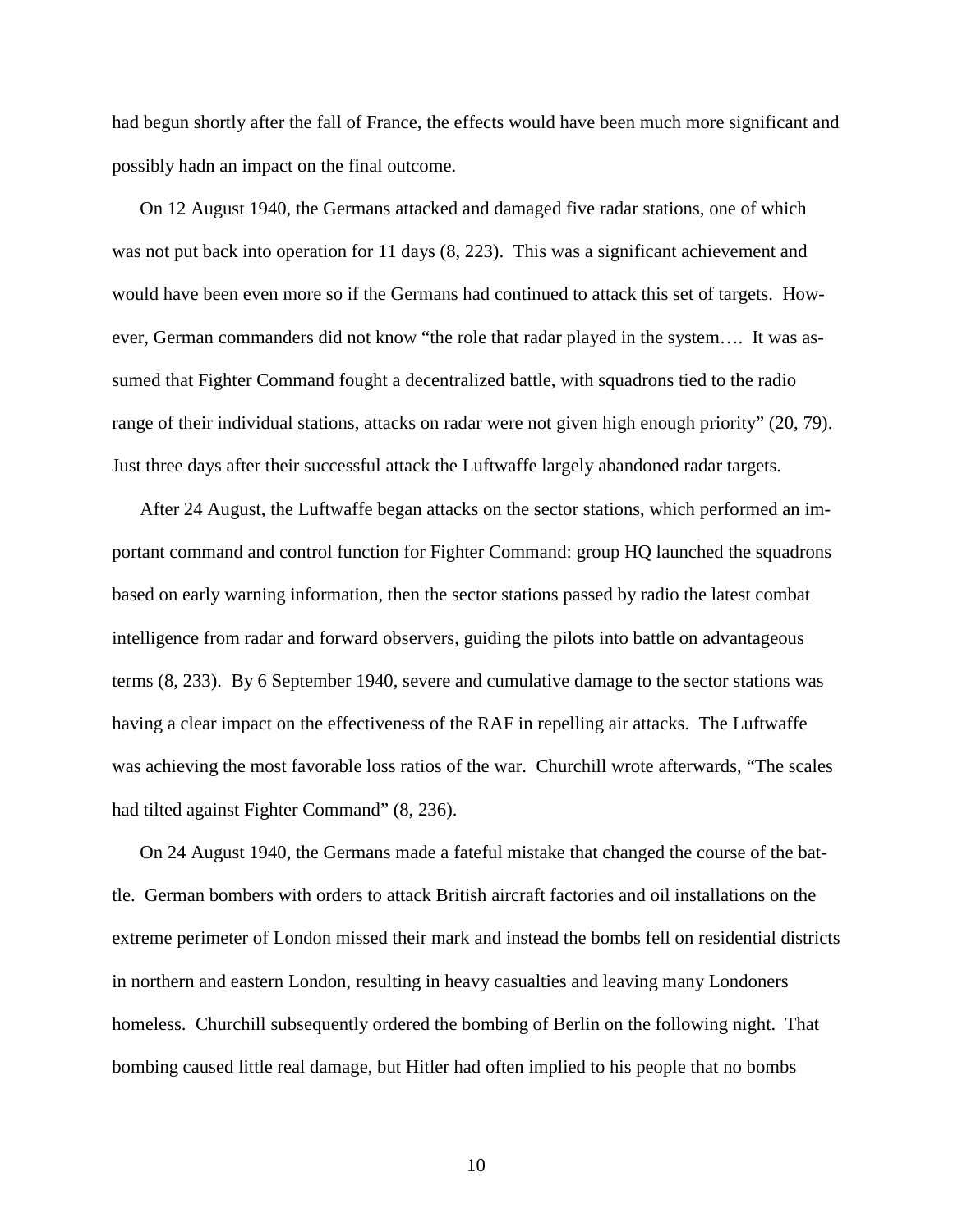would ever fall on Berlin. Hitler lost face and promised devastating reprisals, which began on 7 September 1940. This switch in priorities undoubtedly saved Fighter Command (8, 276-278).

In retrospect, the factors that undermined the effectiveness of the German air campaign were largely self-inflicted. Many of the targets attacked were of secondary importance, and no target set, "whether airfields, communications, ports or industry, was attacked repeatedly, systematically, or accurately" (20, 115). Failure of the Luftwaffe to press attacks against these targets allowed the RAF to recover and continue the fight.

### **IV. Unity of Effort**

According to the *Doctrine for Joint Operations*, "unity of effort…requires coordination and cooperation among all forces toward a commonly recognized objective" (13, A-2). Following the defeat of France, instead of unity, the Wehrmacht found themselves in confusion without a plan to prosecute the war against Great Britain. In fact, the High Command of the Army (OKH), the Luftwaffe, and Kriegsmarine believed the war was over. For example, "OKH actually began to send 40 divisions home, because it did not know what to do…. (The service commanders)…were unable to imagine that the Fuhrer did not have a clearly defined objective" (17, 92).

In the confusion, the Germans failed in at least three joint planning facets that made Operation SEA LION an impossible mission. First, *unity of command* had to be maintained to properly focus German military power on its last remaining enemy. Also, a new *commander's intent* had to be announced to the armed forces in view of the unanticipated early fall of France. Consequently, a new *concept of operations* had to be drafted to achieve the revised end-state.

### **A. Unity of Command**

During the Second World War, Hitler was both the political and military leader of Germany. He often blurred the strategic, operational, and even tactical levels of command, usually becom-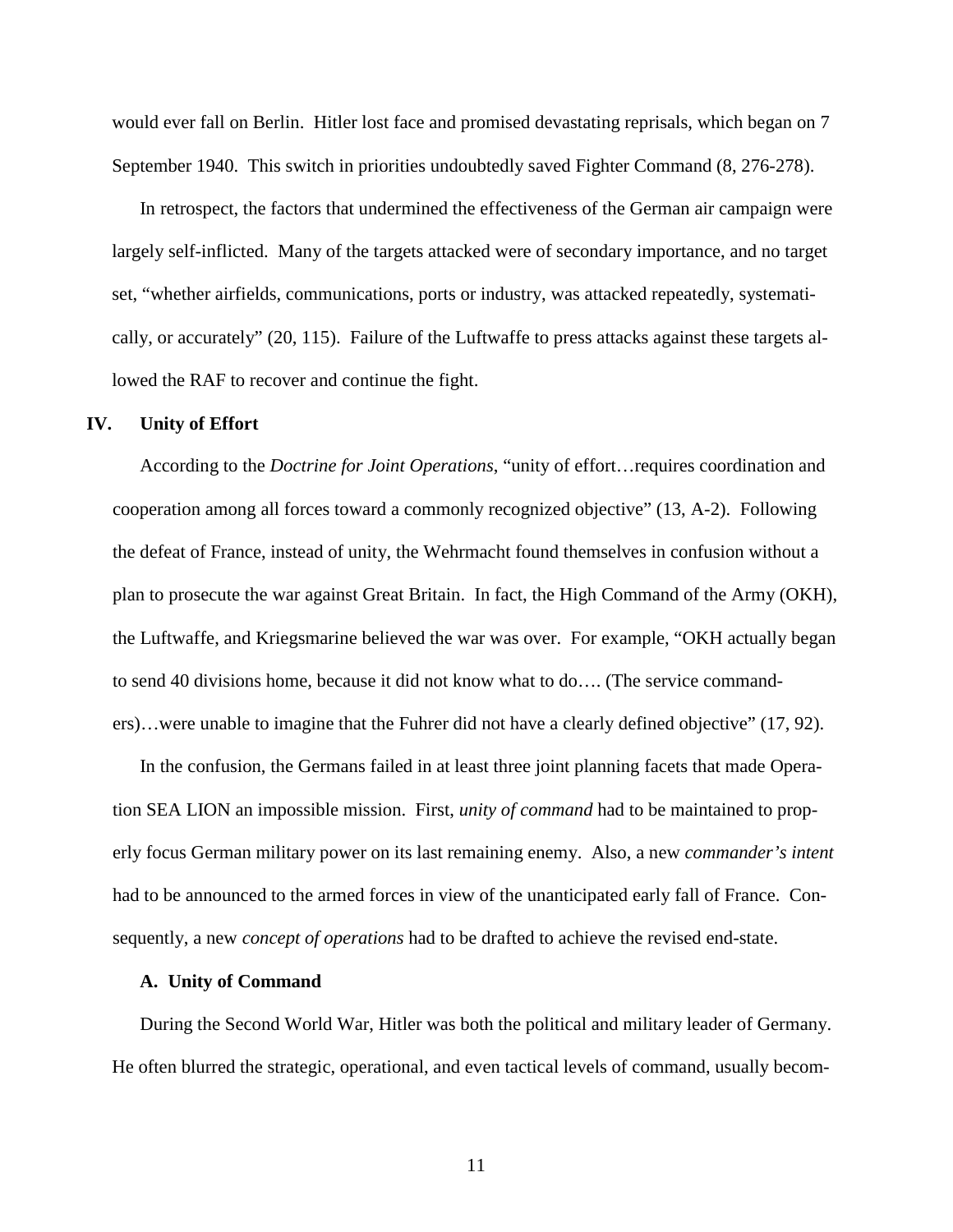ing involved in all aspects of a military campaign. He forced unity of effort using OKW to coordinate the Army, Kriegsmarine and Luftwaffe, providing them strategic and operational direction. The German military was not a well-oiled joint system, and Hitler's involvement was usually necessary to overcome service rivalries (18, 51).

Throughout the war, there was friction between OKW, OKH, and the Luftwaffe. This was due to the establishment of OKW to oversee the service branches and the creation of the Luftwaffe, which was led by the politically powerful Reich Marshal Goring. Both deprived OKH of its previously elevated position. In earlier wars, OKH had been predominant with the Kriegsmarine as a supporting command. The revised organization had the three branches under OKW and OKW under Hitler (18, 58).

Normally, Hitler was able to create unity among the three service branches by becoming personally involved. This was not the case for SEA LION. He allowed the three branches to flounder in interservice squabbles and seldom interfered. Without Hitler's involvement, OKW did not have sufficient stature to force unity of effort among the services. Instead, decisions regarding SEA LION became the product of compromise and not necessarily the best solutions (17, 265).

Furthermore, *Directive 16* did not attempt to compensate for Hitler's lack of involvement by designating an overall SEA LION commander, thus establishing unity of command and perhaps leading to unity of effort. Instead, *Directive 16* embedded interservice confusion by ordering "each (Service) Commander in Chief will lead those belonging to his particular branch, under my orders and according to my general directives" (9, 108). However, as already stated, Hitler remained aloof; without him there was no unity of command, and the concept of operations for SEA LION began to suffer. One is left to agree with Kieser, who writes in *Hitler on the Door-*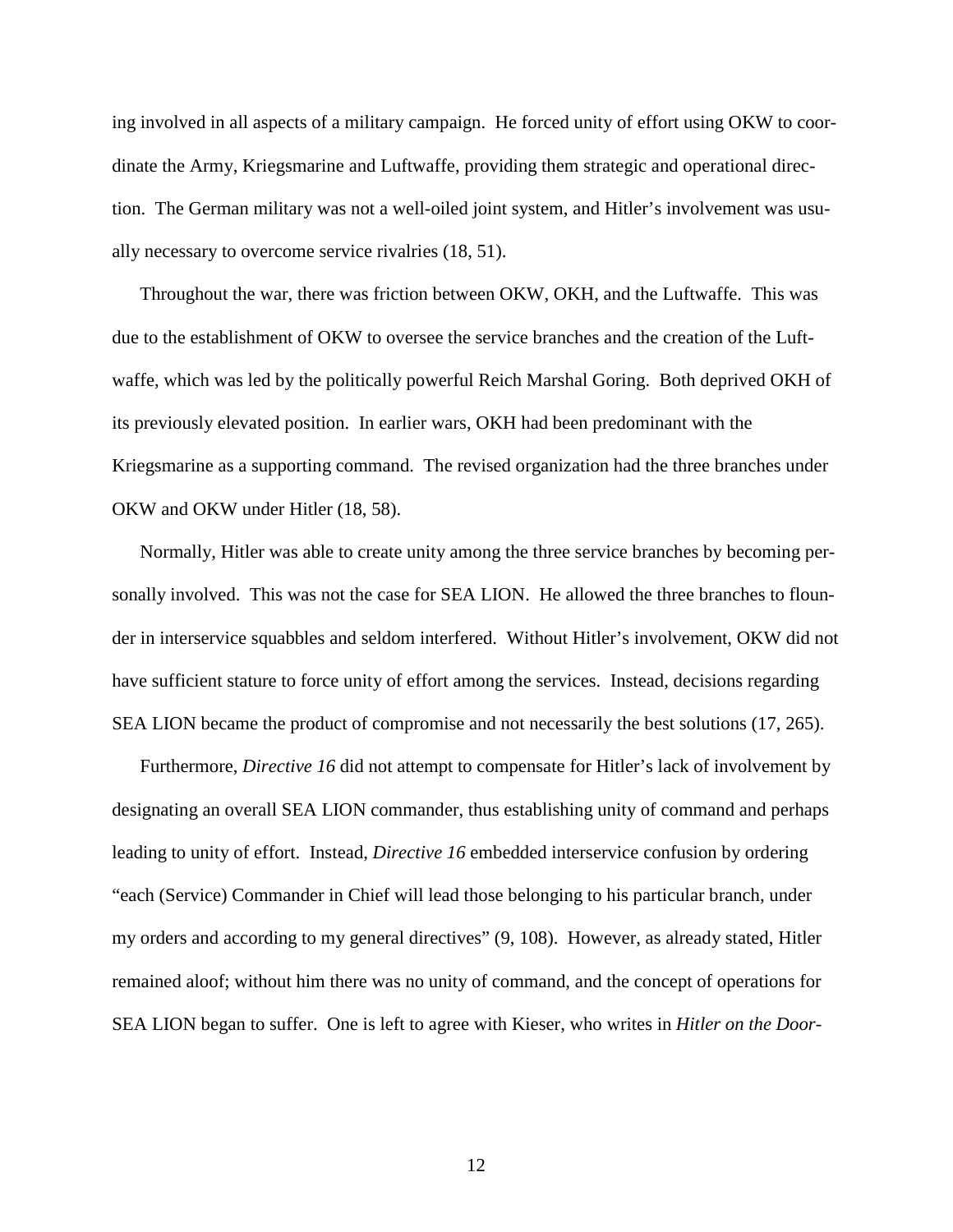*step*, "Left to themselves, the three commanders in chief would certainly never have reached agreement, only a Fuhrer order could have forced them to do so" (17, 265).

# **B. The Commander's Intent**

The unexpected rapid demise of France and Britain's refusal to yield forced Hitler to revise his "commander's intent." According to the *Doctrine for Joint Operations*: "The commander's intent describes the desired end-state. It is a concise expression of the purpose of the operation…. (The commander's intent) is the initial impetus for the entire planning process" (13, III-26).

Initially, the German intent was to subdue Britain through slow, "long term economic warfare…using the Luftwaffe and Kriegsmarine to cut her supply lines" (7, 218). No serious consideration was given to an amphibious assault on the English coast, and the end-state against Britain was nebulous. In fact, immediately following the defeat of France, Hitler's desired endstate "was for [Britain] to acknowledge Germany's position on the Continent [and]…to make peace…on a basis that…[Britain] would regard as compatible with her honor to accept" (7, 218). Under that end-state, it was up to Britain to decide whether or not economic warfare and generous peace overtures would make her succumb and thus bring the war to an end.

Perhaps aware of this dilemma and following Britain's rejection of several peace overtures, Hitler at last proposed to force a decision by taking advantage of the apparent window of opportunity caused by the fall of France and the disorganized hasty retreat of the BEF. On 16 July 1940, he finally provided the "impetus" for Operation SEA LION issuing *Directive No. 16,* in which he redefined the end-state, calling for the occupation of English soil "to eliminate the British homeland as a base for continuing the war against Germany" (9, 107). Arguably, the window of opportunity was rapidly closing, but Operation SEA LION required slow meticulous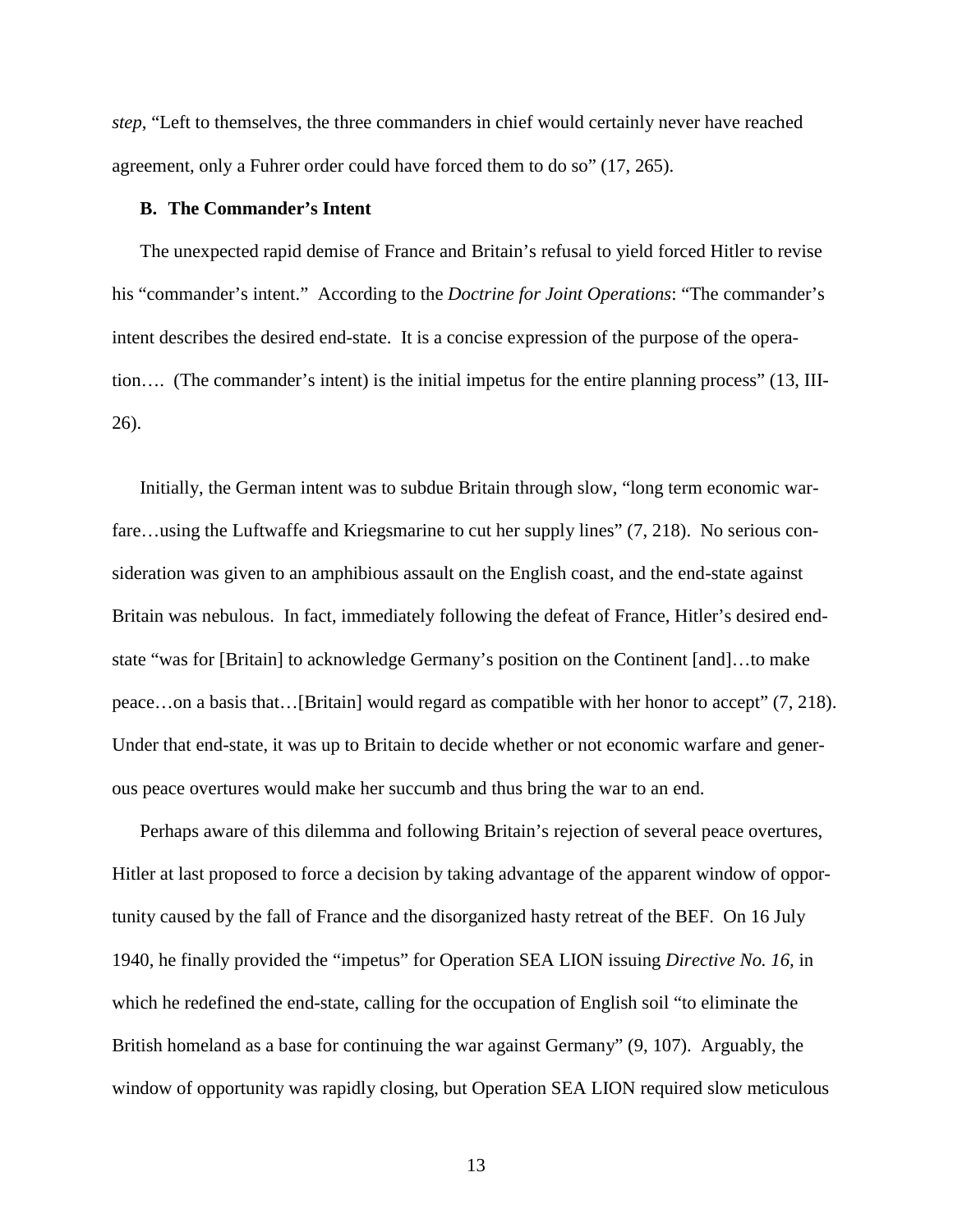planning because an opposed amphibious operation was a novel concept for the German military and the required resources had to be gathered.

The British high command including Prime Minister Churchill was certain the Germans would cross immediately after the French surrender and doubted a successful beachhead could be prevented. They did not expect an opportunity to rearm the BEF to provide adequate forceon-force opposition. Instead, it was the British intent to make the German breakout from the beaches costly by conducting conventional operations when possible and guerilla warfare always (17, 263). It was best expressed by Churchill on 4 June 1940 before the House of Commons when he said, "We shall fight on the beaches, we shall fight on the landing grounds, we shall fight in the fields and in the streets, we shall fight in the hills; we shall never surrender" (5). Consequently, with all their equipment lost in France, poorly armed British troops awaited throughout 1940 what initially appeared to be certain invasion.

### **C. Concept of Operations**

The British and Germans recalled that on 9 April 1940, with airborne troops in the vanguard, a German ground force had been successfully transported by sea to conquer Norway (17, 29). The Royal Navy was initially surprised but eventually punished the smaller Kriegsmarine. The German surface fleet lost nearly half its strength in vessels sunk or seriously damaged, but accomplished its mission of delivering troops into poorly defended Norwegian harbors; no beach assaults were conducted. Ultimately, lack of adequate Norwegian defenses and the unchallenged powerful Luftwaffe decided the battle in Germany's favor (23, 111).

The lesson drawn by both the British and Germans was that amphibious operations were possible when under an air force umbrella and despite a weak navy (10, 27). In addition, the Kriegsmarine's after-action reports indicate that in the Norwegian campaign there was "smooth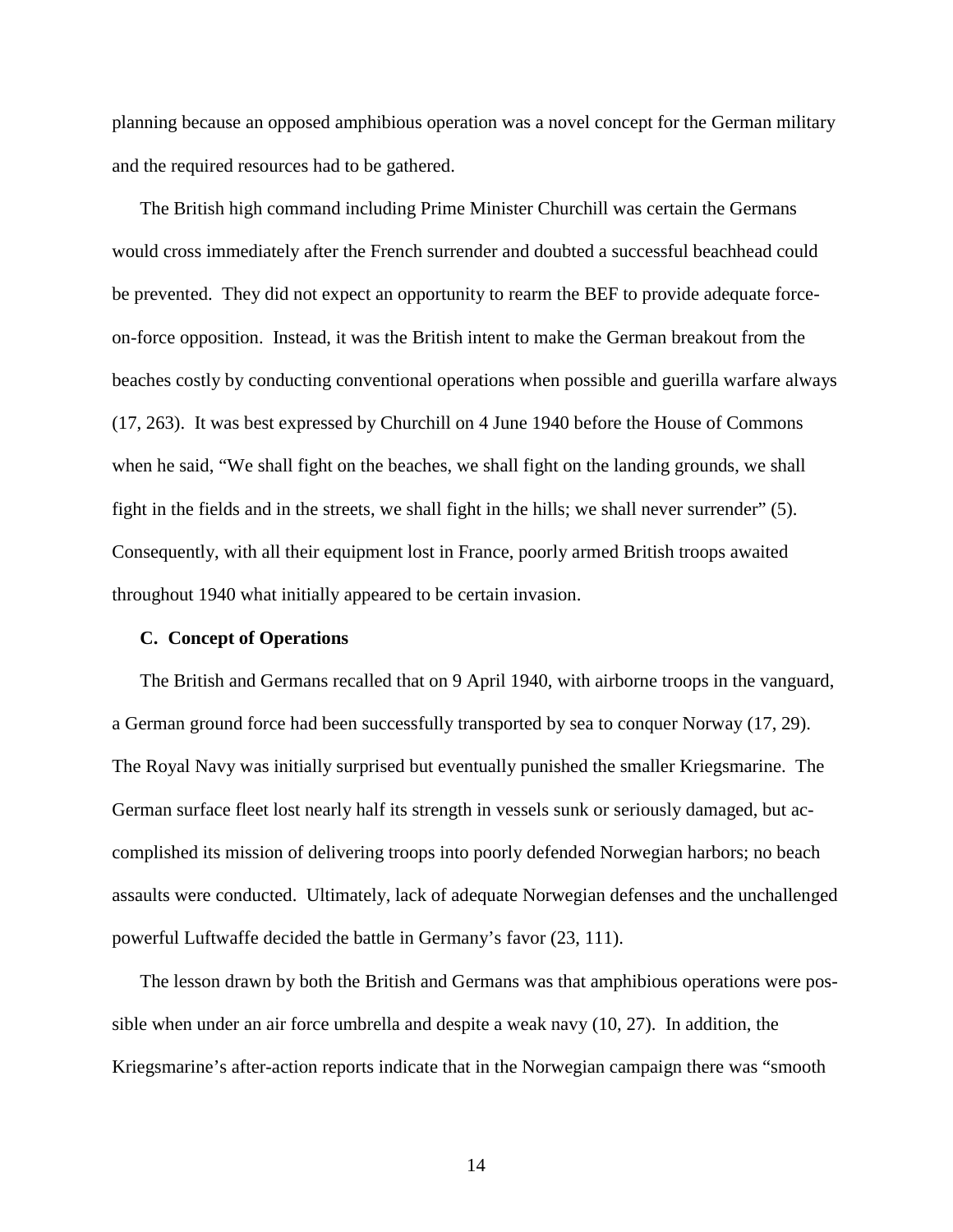cooperation between the three services" (10, 26). That was one lesson the Germans did not incorporate as they prepared for SEA LION.

Notwithstanding the poor materiel condition of the British Army, the Germans faced a much tougher task in Operation SEA LION. Without amphibious assault experience, the planning resembled a large river crossing. In fact, 1,910 river barges to be towed by 419 tugs were gathered in preparation to ferry troops to the beaches. The plan envisioned soldiers moving from the barges into fast riverine assault craft for the initial assault wave. Later waves would have the barges move heavy equipment directly onto the beach, although the hope was for the early capture of a functioning port. Airborne troops would be employed for this task and once again be the vanguard of the invasion force. Above all, the crossing was dependent on calm weather. The flat bottoms of the barges would be swamped and risk sinking in anything beyond sea state 3. Furthermore, the Germans knew that unlike Norway, England would thoroughly oppose this undertaking (19, 155).

Despite Norway, Hitler appeared to have "no stomach for amphibious operations" (19, 159). He allowed dubious compromises to be made between the service branches. For example, in order to deter the Royal Navy, the Kriegsmarine proposed landings on a narrow front. This would allow better concentration of their submarines, torpedo boats, and defensive mine fields to guard the flanks of the ground assault waves, crossing from Calais to Dover (the shortest distance), against the expected Royal Navy onslaught. On the contrary, the German Army preferred to assault on a broad front (the whole length of the English southern coast) to avoid giving the British the opportunity to contain a narrow beachhead (17, 92).

The German Army was concerned that the 200.000-man BEF that had escaped from Dunkirk and possibly additional ground forces from Britain's vast empire would bottle up the beachhead.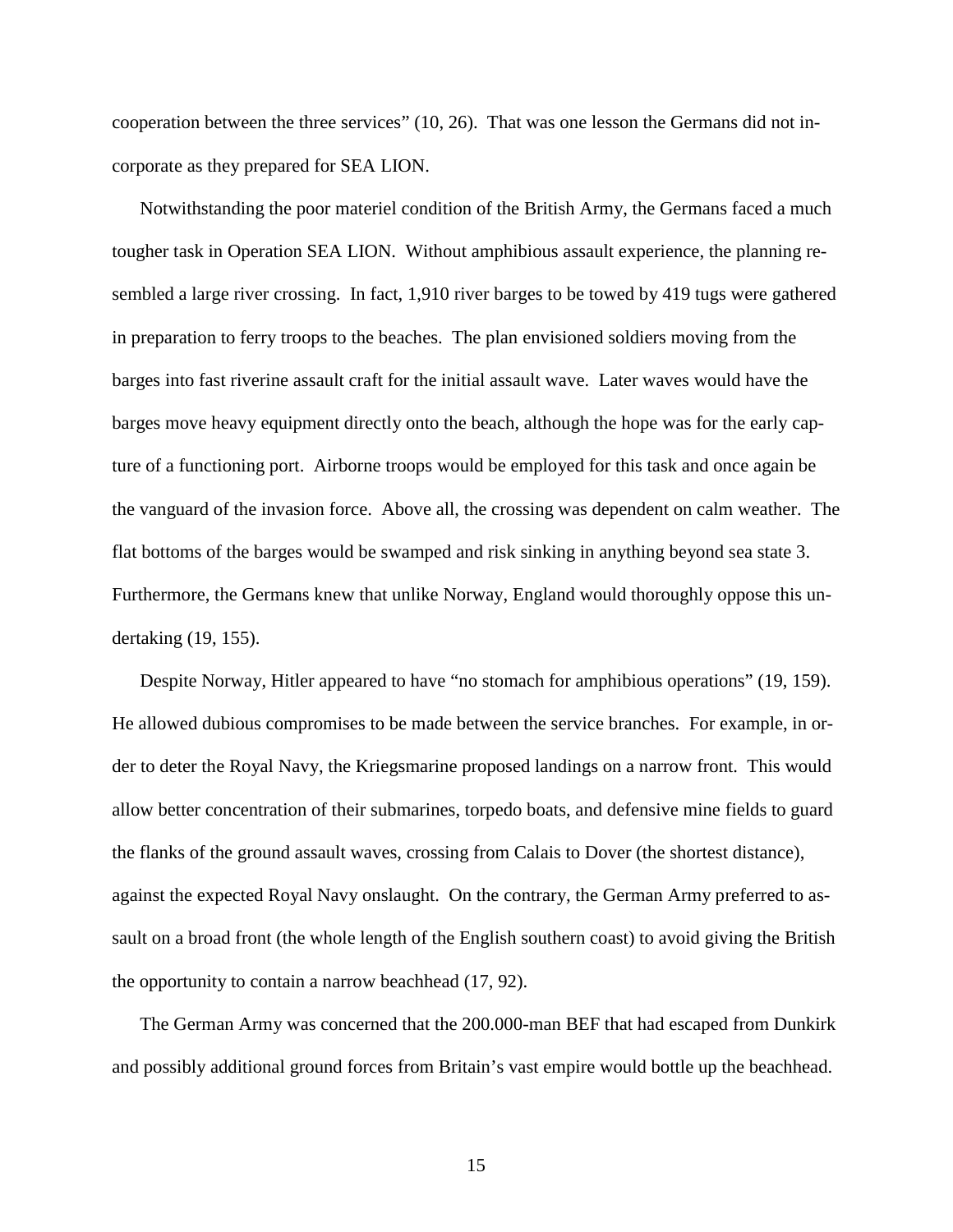However, the Kriegsmarine knew the Royal Navy would sortie into the channel and, if not properly defended, the length of the beachfront would be purely academic. The debate raged with Hitler vacillating, and instead of a best decision, he allowed an uncomfortable compromise (17, 93). The initial landings would take place between Bognor and Ramsgate on the coast of England, east of the Isle of Wight; half of the beachfront desired by the Army and probably more than the Kriegsmarine could protect (7, 221).

The one issue where there was absolute agreement among the branches of the Wehrmacht was in the air. The Luftwaffe had to achieve command of the air to then be able to concentrate against the Royal Navy's attempts to interfere with the crossing of troops and supplies. Otherwise, a successful German landing would eventually wither through British interdiction of the sea lines of communication leading to the beachheads (17, 86).

Elstein in "Operation SEA LION: The Plan to Invade England," argues "that SEA LION was impossible without air supremacy, and superfluous if air supremacy were achieved" (7, 220). The statement is simplistic, but the British in 1940 seem to have echoed his sentiments. According to the British Admiralty, to oppose SEA LION, "the action of the navy's light forces (patrol boats, destroyers, and some cruisers) against enemy transports would be limited to the range of air cover provided by Fighter Command." The battleships and heavy cruisers would remain out of the range of German aircraft, 24 hours away in northern ports, until the actual beach assault had commenced. (19, 148). Clearly, the British too understood that it all depended on who commanded the air.

Therefore, one can argue that in fact Operation SEA LION was launched on 13 August 1940. The first phase was the Luftwaffe's effort to achieve air supremacy over England, Operation EAGLE.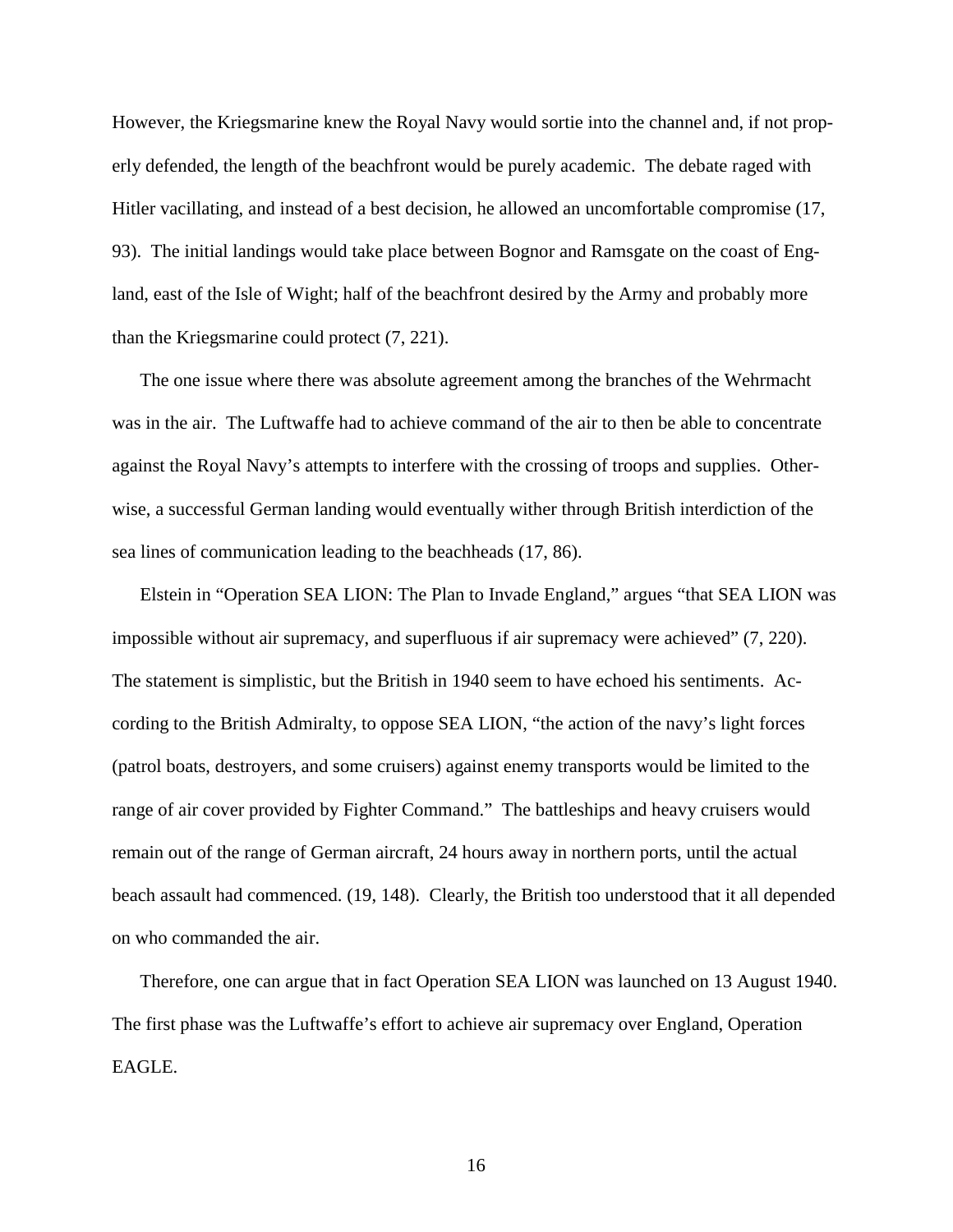On 1 August 1940, *Fuehrer Directive No. 17* ordered, "The Luftwaffe is to overcome the British Air Force with all means at its disposal and in the shortest possible time. The attacks are to be directed primarily against the planes themselves, their ground installations, and their supply organizations, also against aircraft industry" (9, 110).

By 6 September 1940, British Fighter Command was close to the breaking point. During the previous two weeks, Fighter Command had suffered 295 fighters destroyed and 171 seriously damaged with only 269 new aircraft produced. Also, 300 pilots had been lost and only 260 replacement pilots generated by the flying schools. Air Chief Marshal Dowding of Fighter Command was on the verge of withdrawing the remainder of his forces to northern England to be recommitted when the actual amphibious landings occurred. In fact, the British Armed Forces were placed on highest alert in early September 1940 believing command of the air was about to be lost and the invasion was imminent (19, 150).

Suddenly, the situation changed when an insignificant British bombing raid on Berlin led Hitler to lose sight of the objective (the defeat of the RAF) (19, 153). He ordered at this crucial moment retaliatory air strikes against London. "From 7 September 1940, London was bombed for a total of fifty-seven consecutive nights" (22). The London Blitz had won a reprieve for Fighter Command. The people of London suffered, but Operation EAGLE failed and with it any hope for Operation SEA LION.

### **V. Friendly Nations**

In August 1939, as Germany prepared for war, Hitler clearly understood the need for allies and friendly governments to secure the German position in the coming war. Defining the German geopolitical position to his commanders in chief, he said:

There are many factors in our favor at present and they may not last…. Probably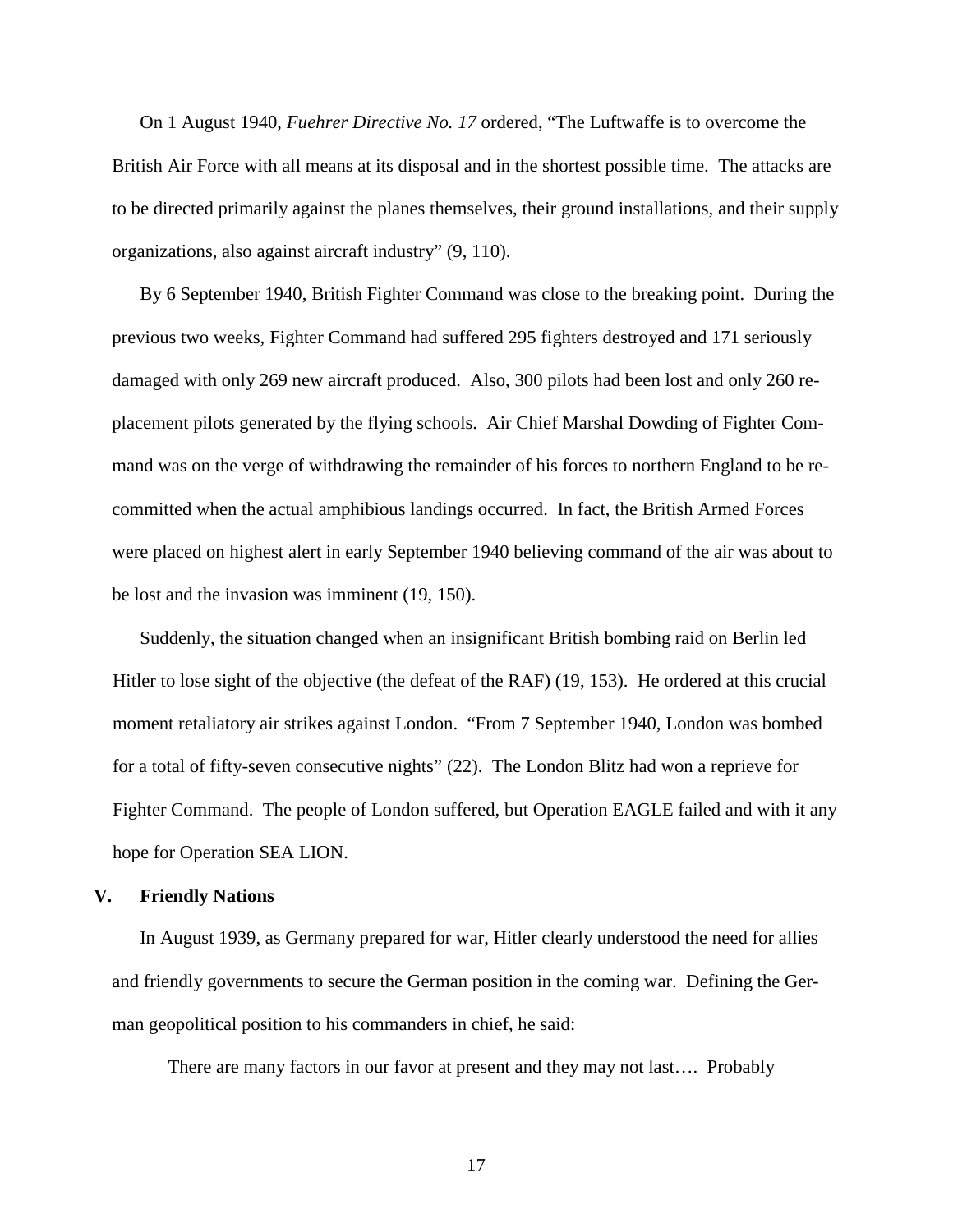no one will ever again have the confidence of the whole German people, as I do…. Mussolini's existence is also vital. If something happens to him, Italy's loyalty will be no longer certain.... A third personal factor favorable to us is Franco. We can only ask benevolent neutrality from Spain. But even that depends on Franco's personality. All these fortunate circumstances will no longer prevail in two or three years. No one knows how long I shall live…. We have no choice; we must act…. Therefore conflict is better now…. (11, 24)

This positive state of affairs was even more in favor of Germany upon the conclusion of the dramatically successful campaign in France. This event coupled to the Nazi-Soviet Non-Aggression Pact, which had secured Germany's eastern borders, shifted the military balance of power decisively in Germany's favor vis-à-vis Great Britain.

Although Britain stood alone in the summer of 1940, it still held a superior geostrategic position anchored by a vast empire defended by a powerful navy and strong air force. In preparation for SEA LION, Germany toyed with the notion of using allies to challenge the Royal Navy and perhaps sever British lines of communication within the empire. For example, *Directive 16* mentions the use of the Italian fleet to fix British naval forces in the Mediterranean to facilitate the SEA LION crossing.

In the end, Germany's allies were not part of the SEA LION planning process. In fact, there was very little coordination between the Axis powers. For example, Italy invaded Greece, disrupting German plans against Russia; Spain stonewalled German invitations to enter the war; and Japan never opened a second front against Russia and attacked the United States without consulting its Axis partners  $(16, 131)$ .

According to the *Doctrine for Planning Joint Operations,* "an alliance is the result of formal agreements (i.e., treaties) between two or more nations for broad, long-term objectives that further the common interests of the members" (14, II-21). The Axis nations had signed the agreement, but the extent of their common interest was limited. One must wonder if a combined Axis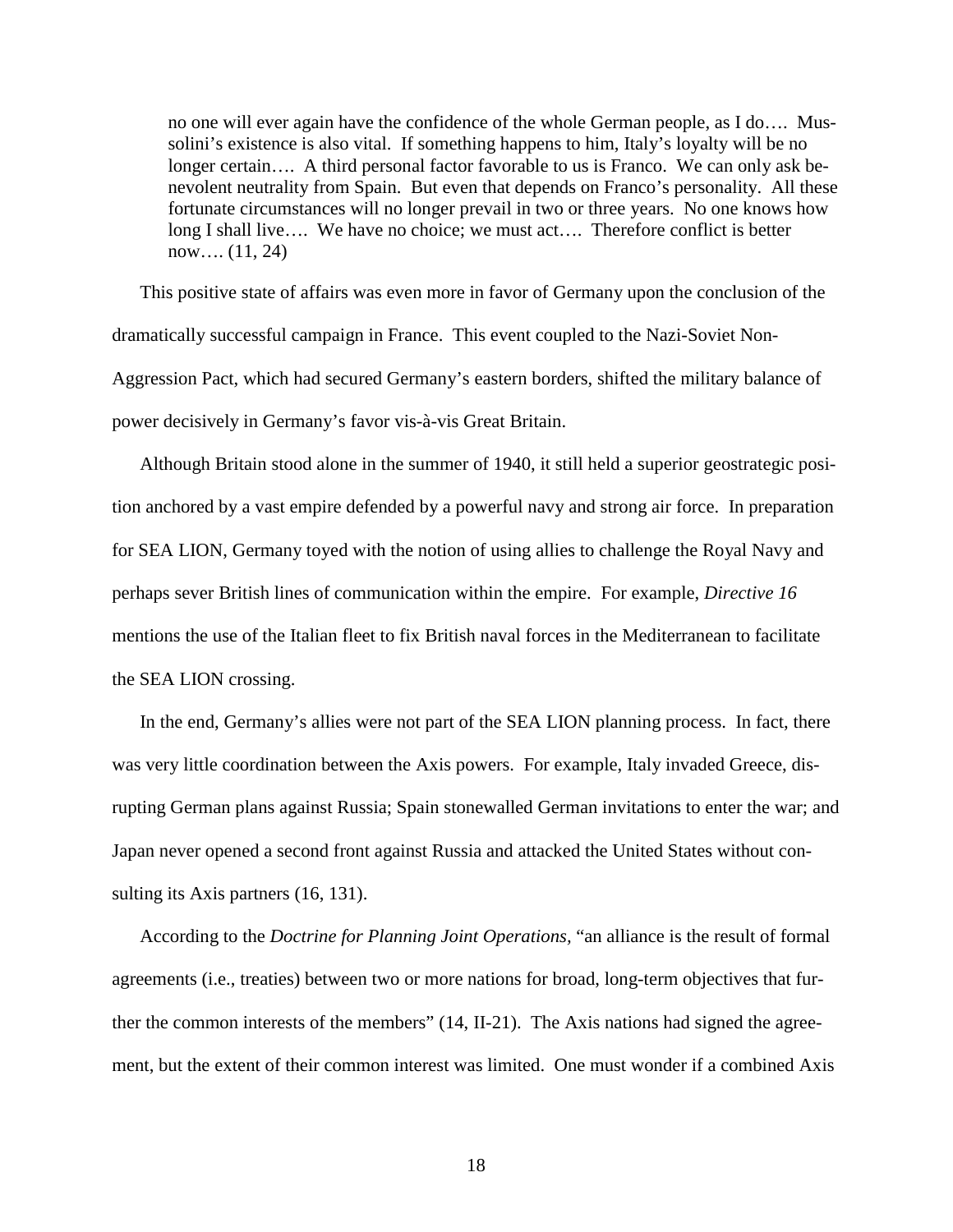campaign plan against Britain might have perhaps identified British vulnerabilities that would have contributed towards a successful Operation SEA LION.

## **A. Italy**

Shortly before the fall of France, Italy entered World War II, opening possibilities in the Mediterranean for the Axis powers. Although comparatively weak, Italy could have contributed to the success of Operation SEA LION, but the Germans and Italians had to engage in early consultation, establish a common policy, and generate combined plans. However, German efforts to assist Italy in overcoming its material weakness and poor staff work were "frustrated by Mussolini's reluctance to accept help" (16, 149). Hitler blamed the Italians for being "jealous and childish" (16, 149).

Perhaps plans should have been in place for an Axis offensive along the Mediterranean periphery to support German operations against Great Britain following the defeat of France. The Central Mediterranean position of Italy and its modern navy were a threat to the nearby British Island of Malta, a key base on the British Mediterranean sea line of communication (SLOC.) The early fall of Malta would have severed this vital SLOC, forcing the British to rely solely on the much longer SLOC around South Africa for resources coming from her Middle Eastern and Asian colonies. Also, the Italian SLOC to its colony in Libya would have been secured (11, 99).

Furthermore, early on, the Germans should have identified the Suez Canal as the gateway to the British East African, Middle Eastern, and Far Eastern colonies and therefore a vital objective to unhinge British economic power. Hence, the Germans could have combined with Italy in the failed Italian offensive into Egypt of September 1940 and probably changed that outcome. One should recall that in February 1941, after the threat of SEA LION, the Germans belatedly introduced two armored divisions (the fabled Afrika Korps) to reinforce the much-weakened Italians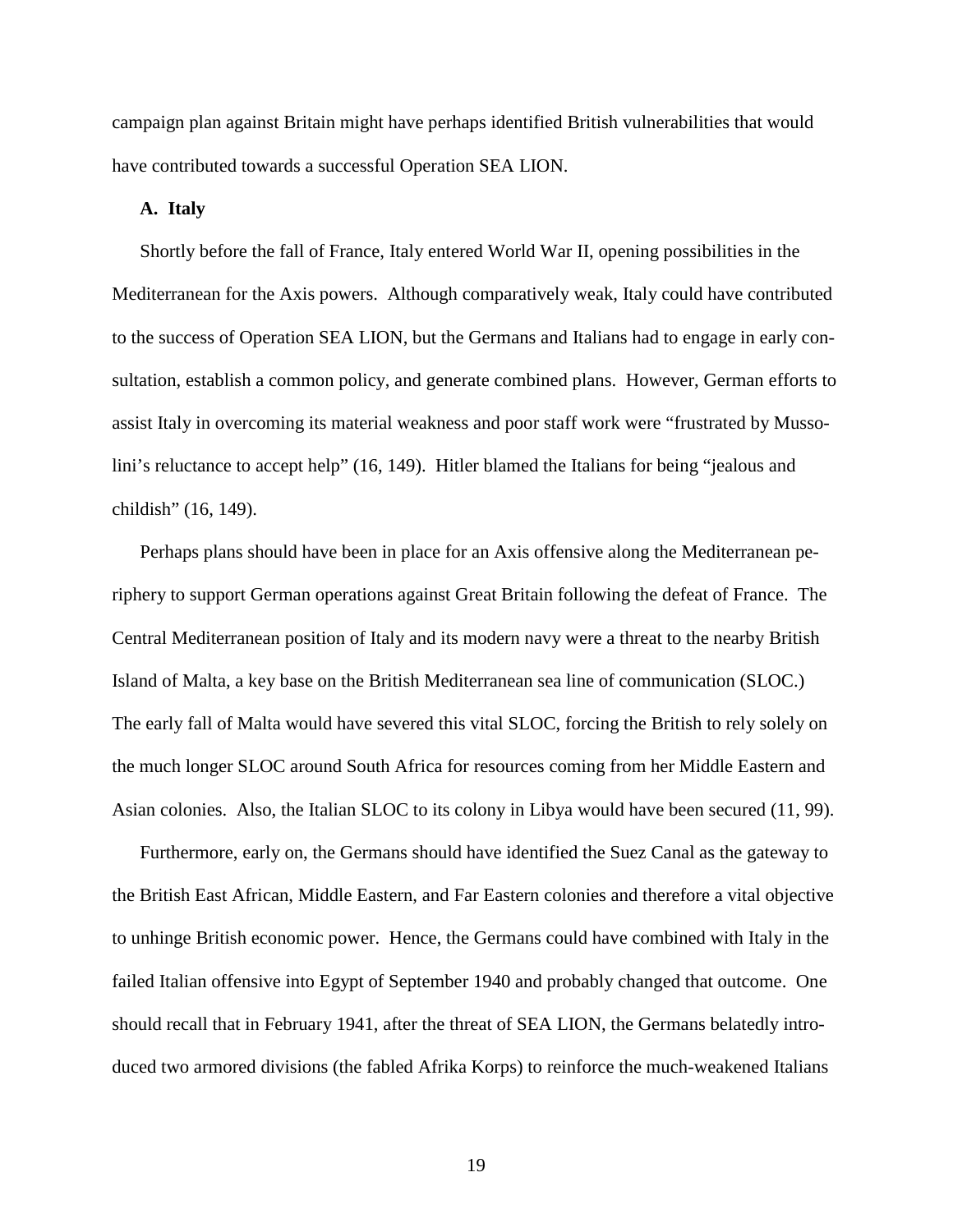in Libya and almost won in the Western Desert. An earlier arrival, while SEA LION was still a threat, and Britain would have been on the horns of a dilemma considering the risk of reinforcing Egypt with the imminent threat of Operation SEA LION (16, 149).

# **B. Spain**

Hitler identified the Rock of Gibraltar as an important objective in Germany's war against Britain, but he waited until after the cancellation of SEA LION to approach Spain to discuss the possibility of a combined attack against the British fortress. On 23 October 1940, he met with the Spanish Fascist dictator, General Francisco Franco, to discuss terms for Spanish belligerency against Britain. Franco declared himself ready under the following conditions: that the Axis powers reward him with Gibraltar, French Morocco, and Western Algeria; and make available military and economic aid, particularly petroleum and wheat (4). Hitler agreed but was concerned about committing French colonial interests to the Spanish camp, not wanting to upset the Vichy French. He hoped to persuade the Vichy government by promising it parts of British West Africa. Ultimately, Spain continued to drag its heels and never served as a base against Gibraltar, but did contribute "volunteer" ground forces to the German Eastern Front (16, 131).

If Spain had been part of an overall campaign plan against Britain, then perhaps early in 1940, and almost certainly following the euphoric victory over France, Germany could have at least won access to Spain for an assault on Gibraltar. A successful seizure of Gibraltar would have made the Mediterranean an Axis lake protecting the Axis from enemy incursions into Europe from that direction. Simultaneously, Gibraltar's fall would have allowed the numerically significant Italian fleet to sail to French Channel ports and be available for Operation SEA LION (16, 131).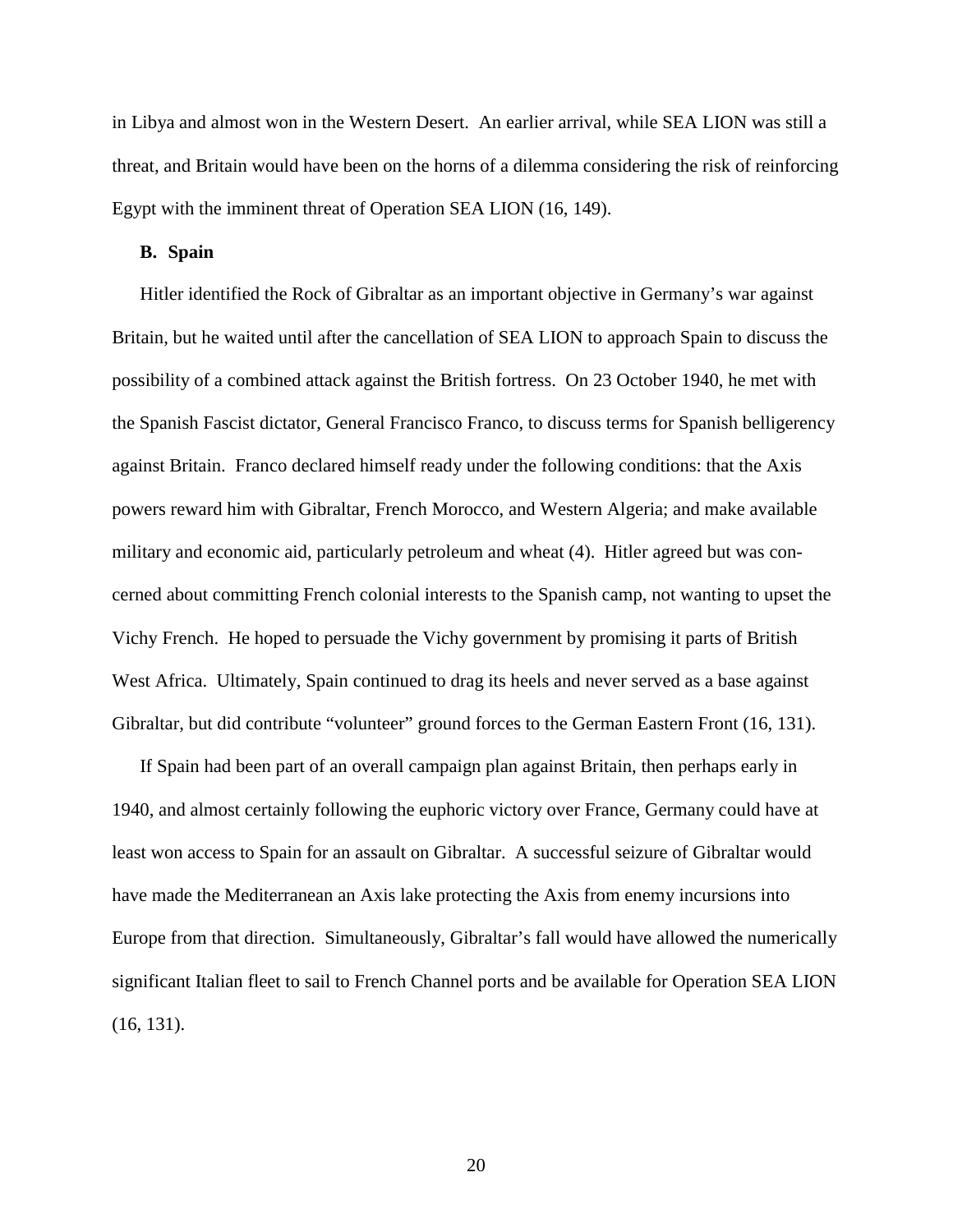# **C. Vichy France**

The government of France had moved to the town of Vichy as part of the armistice agreement reached with Germany following the French military's defeat. Also, the Vichy government still exercised control over the many French colonies and the French Navy. Surprisingly, during the invasion of France, the Germans never tried to forcibly seize any of the French naval units. Instead, the bulk of the French fleet sailed to ports in the French colonies of North Africa. Furthermore, Article 8 of the armistice with Germany confirmed lack of German foresight regarding the need for reflagged French warships for an invasion of England. Article 8 promised, "The German government solemnly undertook to refrain from using the French fleet for its own purposes" (6, 206).

Churchill was not ready to trust the defeated French and German guarantees. On 1 July 1940, he ordered Operation CATAPULT, in which the Royal Navy was to seek and destroy the French fleet. By 1800 on that same afternoon, British warships opened fire on French ships moored in the Algerian ports of Oran and Mers El Kebir. Despite the British effort, a heavy cruiser, six cruisers, a seaplane carrier, and five destroyers escaped safely and returned to Toulon, France (6, 207).

Following this outrageous act and with the planning for SEA LION about to commence, Hitler should have engaged Marshal Petain, leader of Vichy France, to explore the possibility of using these ships against Britain, or perhaps he should have used force to capture the vessels in Toulon. He took neither action. It was not until 24 October 1940, one month after the indefinite postponement of SEA LION, that Hitler met Petain to discuss matters of "common interest" that would possibly lead to Vichy participation in the war on the German side (16, 131).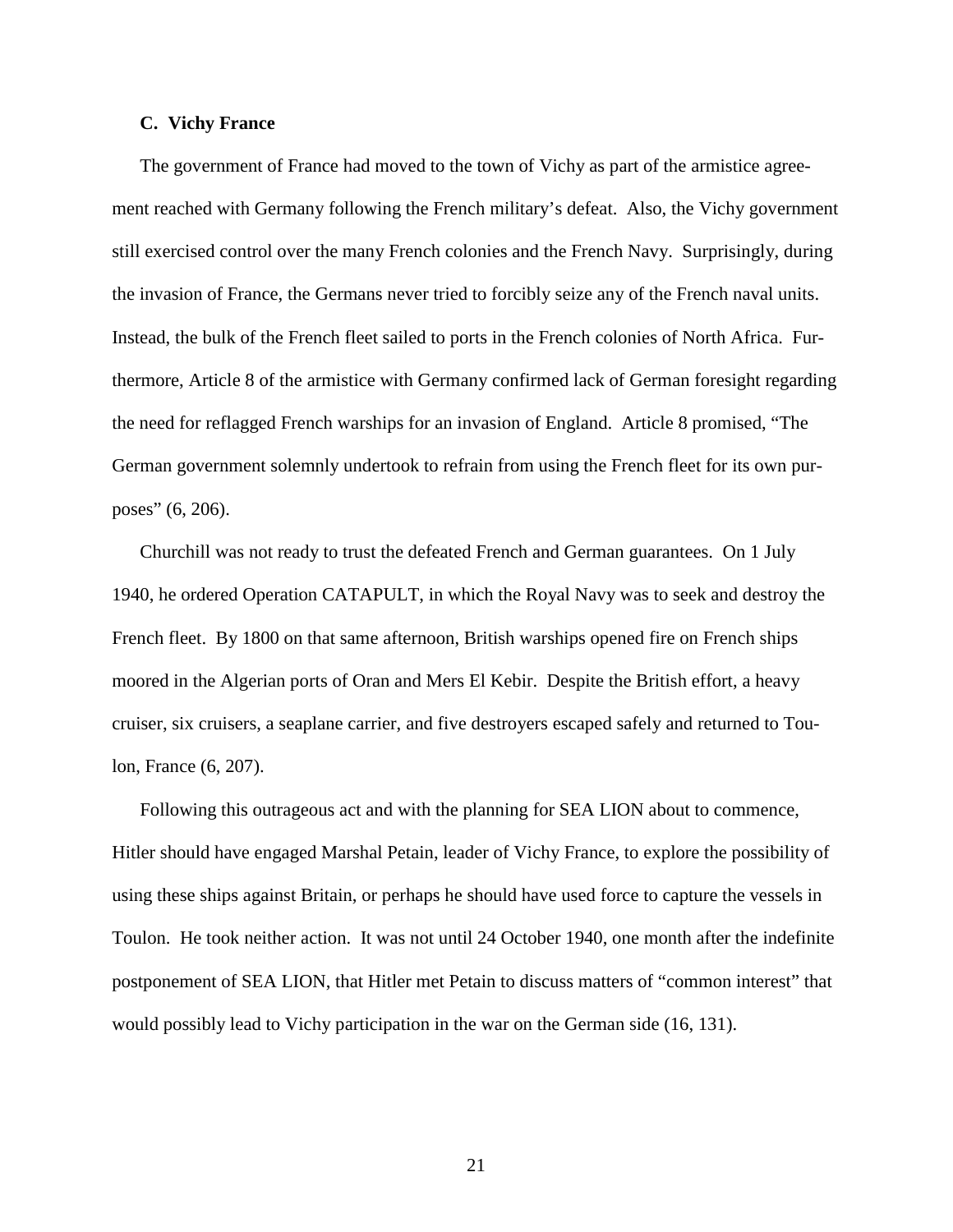### **VI. Conclusions**

Three days after he ranted to an audience of thousands "I am coming! I am coming!" Hitler concentrated his air offensive on the city of London, saving the Royal Air Force from mortal attrition and undermining German air strategy (8, 132). Hitler would never again seriously contemplate an invasion. What caused Germany to abandon its plans to invade? As is shown in the preceding analysis, Operation SEA LION failed before it even started due to Germany's inability to achieve unity of effort, failure to remain focused on key operational centers of gravity, and unwillingness to exploit the capabilities of friendly nations.

### **A. Failure to Achieve Unity of Effort**

Despite the brilliance of Blitzkrieg warfare, as already discussed, the German military had serious shortcomings regarding joint operations. *Directive 16* indicates that independent service planning was doctrinal, and it was up to Hitler through OKW to bring the three services into compliance regarding a common plan. However, when Hitler chose to avoid the planning process as he did for SEA LION, OKW did not have the power to force unity. Therefore, it appears that no one was jointly planning the war long-term, but instead the services did so crisis to crisis.

In fact, one sees that SEA LION was crisis action planning due to a shortsighted desired endstate against Britain. While Germany forced a decision through force of arms on France, Hitler based his end-state against Britain on the "hope" that Britain would sue for peace. This may be why he allowed the BEF to escape from France. No one had the foresight to see in the BEF an obstacle to a future invasion of Britain because at that instant none was planned. Thus, when the British chose to continue the war, the Wehrmacht was unprepared for amphibious operations, yet was tasked to carry them out.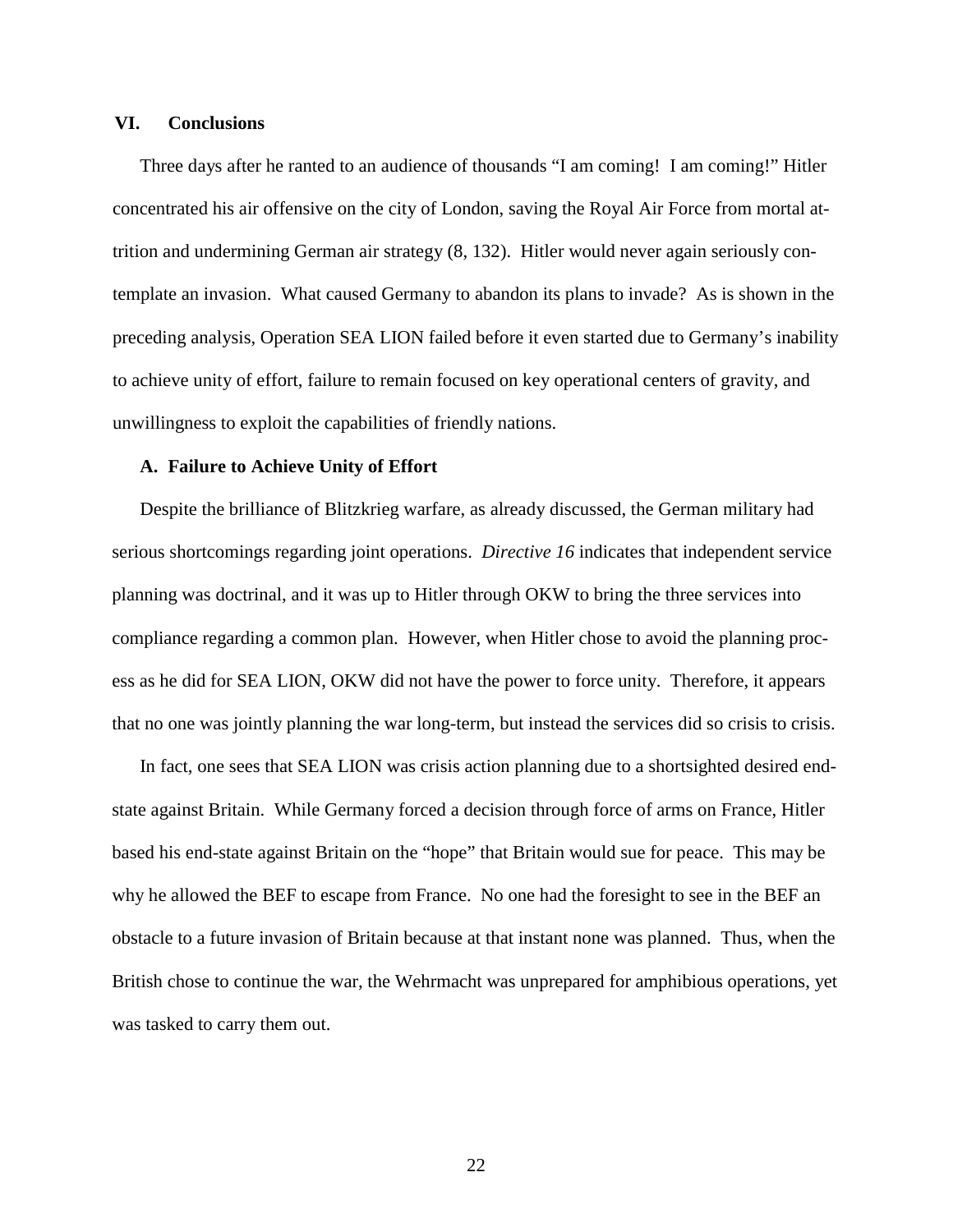### **B. Lost Focus on the Center of Gravity**

Germany's approach to attacking the British centers of gravity suffered from both indecision and impatience. It may never be known if a more concerted effort to destroy the BEF at Dunkirk, or Germany's plans to deter the Royal Navy using coastal artillery, maritime minefields, and air power would have led to a successful invasion. But the risks posed by the British Army and Navy, while significant, paled in comparison to those posed by the Royal Air Force, and Germany's failure to defeat that COG and achieve air supremacy forced Hitler to call off the operation.

In this regard, evidence suggests that Germany correctly identified the RAF as the most critical COG, and in fact identified and attacked many of the operational centers of gravity that could have led to the defeat of the RAF, including the aircraft factories, radar and sector stations, and other supporting infrastructure that sustained or supported the RAF's warfighting capability. But bombing of aircraft production plants and support installations should have begun much earlier to have a significant impact during the planned invasion; and bombing of the radar stations, sector stations and other operational COGs that were crucial to day-to-day employment of the RAF was not sustained long enough to effectively degrade those systems. As a result, the RAF was able to recover from the attacks, continue the fight, and eventually win the Battle of Britain.

### **C. Failure to Include Allies**

When Italy entered the war, Mediterranean opportunities became available to the Axis powers, but their failure to achieve unity of effort led to eventual defeat in the Western Desert without ever affecting Operation EAGLE or planning for Operation SEA LION. In addition, the German geopolitical position was undermined by Hitler's failure to engage friendly nations early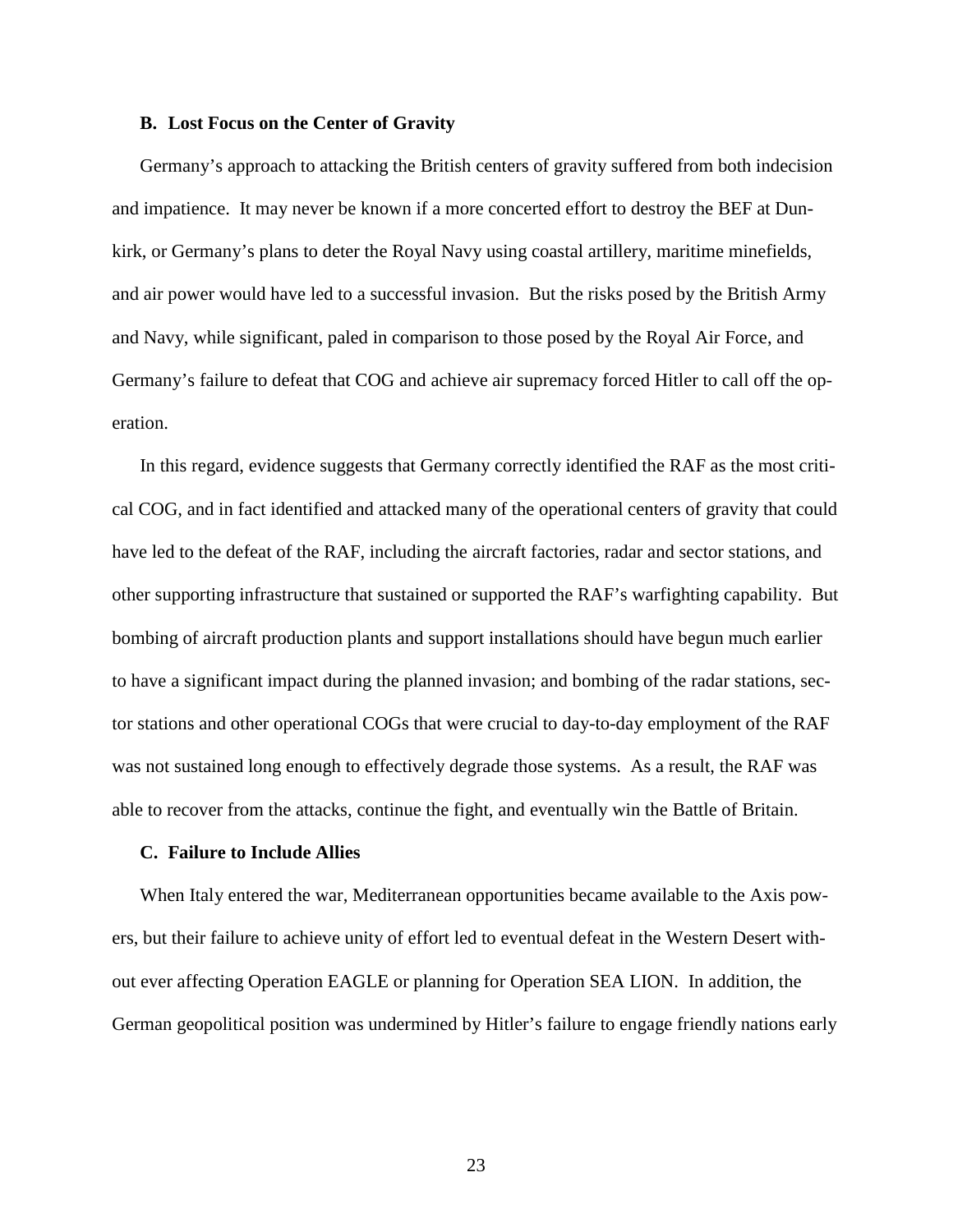enough to exploit their assets such as naval units or to gain geostrategic advantage through acquisition of bases against the British in preparation for Operation SEA LION.

Hitler approached both Spain and Vichy France in October 1940, but SEA LION had already been "indefinitely postponed" in September. Clearly, he missed more opportune moments to broach the topic of Spain's and Vichy's active collaboration in the war effort against Britain. For example, after the defeat of France and before Operation EAGLE, Hitler should have discussed Spanish entry into the war. Clearly, German political capital was at its highest immediately following the brilliant victory over the French. Also, in the case of the Vichy government, Hitler should have encouraged Vichy belligerency against Britain immediately following the British Operation CATAPULT of July 1940. Belatedly, by the end of October 1940, when Hitler decided to find additional allies, he had to meet with them knowing that Britain remained unconquered and had withstood the mighty Luftwaffe's best effort. Consequently, nations considering joining the Axis may have concluded that a German victory was no longer inevitable.

### **D. A Winning Concept of Operations**

In summary, one must respond directly to the question of whether Germany could have succeeded in Operation SEA LION. The answer is yes, although a few key outcomes within the capabilities of the Wehrmacht and Hitler had to be performed differently to guarantee the greatest possibility of success.

First, once Hitler had redefined the end-state, then OKW and the service CINCs should have proceeded to plan SEA LION from a tactical, operational, and strategic perspective. The evidence discussed previously indicates that thorough strategic planning was not conducted for SEA LION. The Germans conducted their military operations oblivious to the possibility of including other friendly nations such as Italy in their war plans. They should have supported and coordi-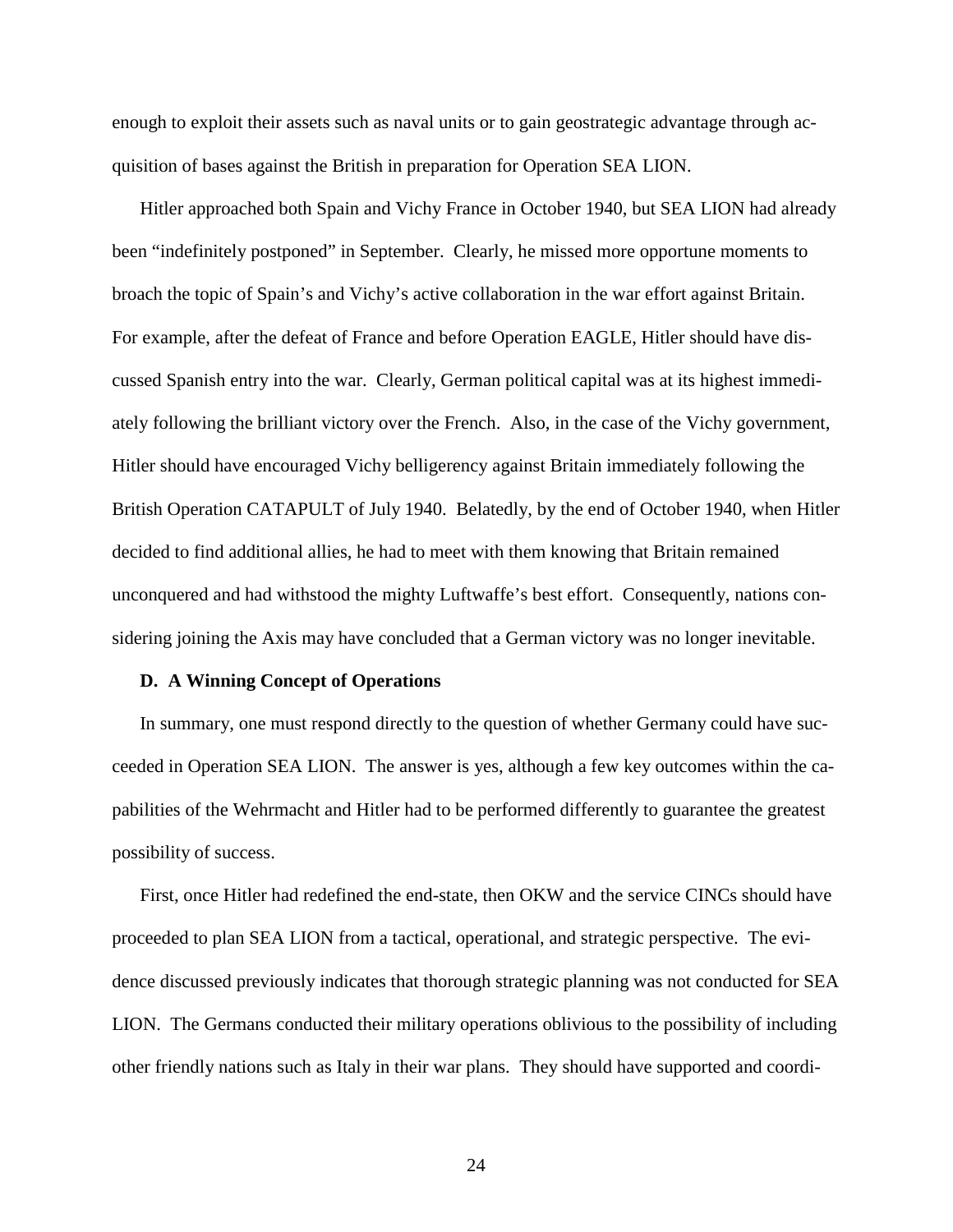nated operations with the Italians to encourage the possibility of stretching British military resources by engaging in a simultaneous offensive in the Mediterranean to support Operation EA-GLE and later Operation SEA LION. The British were able through the summer of 1940 to concentrate the bulk of their armed forces in homeland defense without fearing a threat to their economic resources across the Suez Canal and beyond.

Furthermore, the Germans started World War II with an insignificant Navy, and it became even more so following their losses in the conquest of Norway. However, the strategic outlines of SEA LION never included possibilities of other countries providing naval forces. For example, an operation through Fascist Spain to seize Gibraltar, thus opening the Atlantic to the significant Italian Navy, was well within the realm of possibilities. Also, opportunities were missed to capture French warships following their surrender and certainly after the British attack on the French fleet. These warships would have been available to defend against the Royal Navy and for vital sea escort missions of supplies and troops to the beachheads.

If the end-state had initially been to occupy England, then an operational objective of the Wehrmacht would have been to capture the BEF. Instead, these troops escaped to fight another day. The existence of the under-equipped BEF defending the British beaches was enough to complicate planning. Without the BEF, German landings could have safely occurred on a narrow front. The Kriegsmarine could then adequately defend and support it against the Royal Navy.

Ultimately, Operation SEA LION was lost over the skies of England. The British center of gravity was clearly the RAF, and a sustained air campaign against aircraft factories, radar and sector stations, airfields, and other support facilities could have led to the defeat of Fighter Command and paved the way for a German invasion from the sea. As it was, German numerical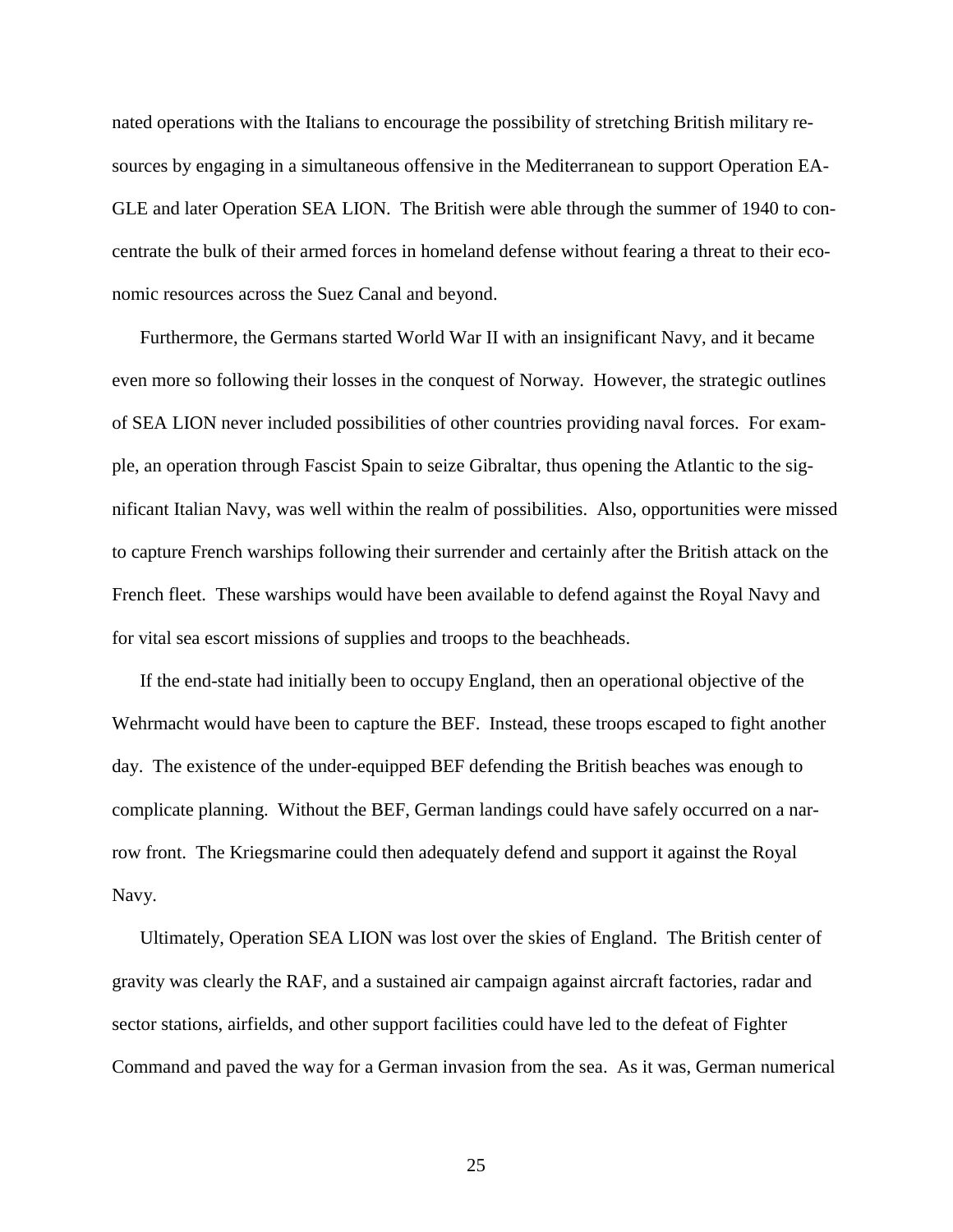superiority was such that by mid-September 1940 command of the air was within grasp. Had Hitler and the Luftwaffe remained focused on these targets instead of redirecting the effort to a militarily insignificant terror bombing of London, the outcome of the Battle of Britain, and consequently also Operation SEA LION, might well have been very different.

.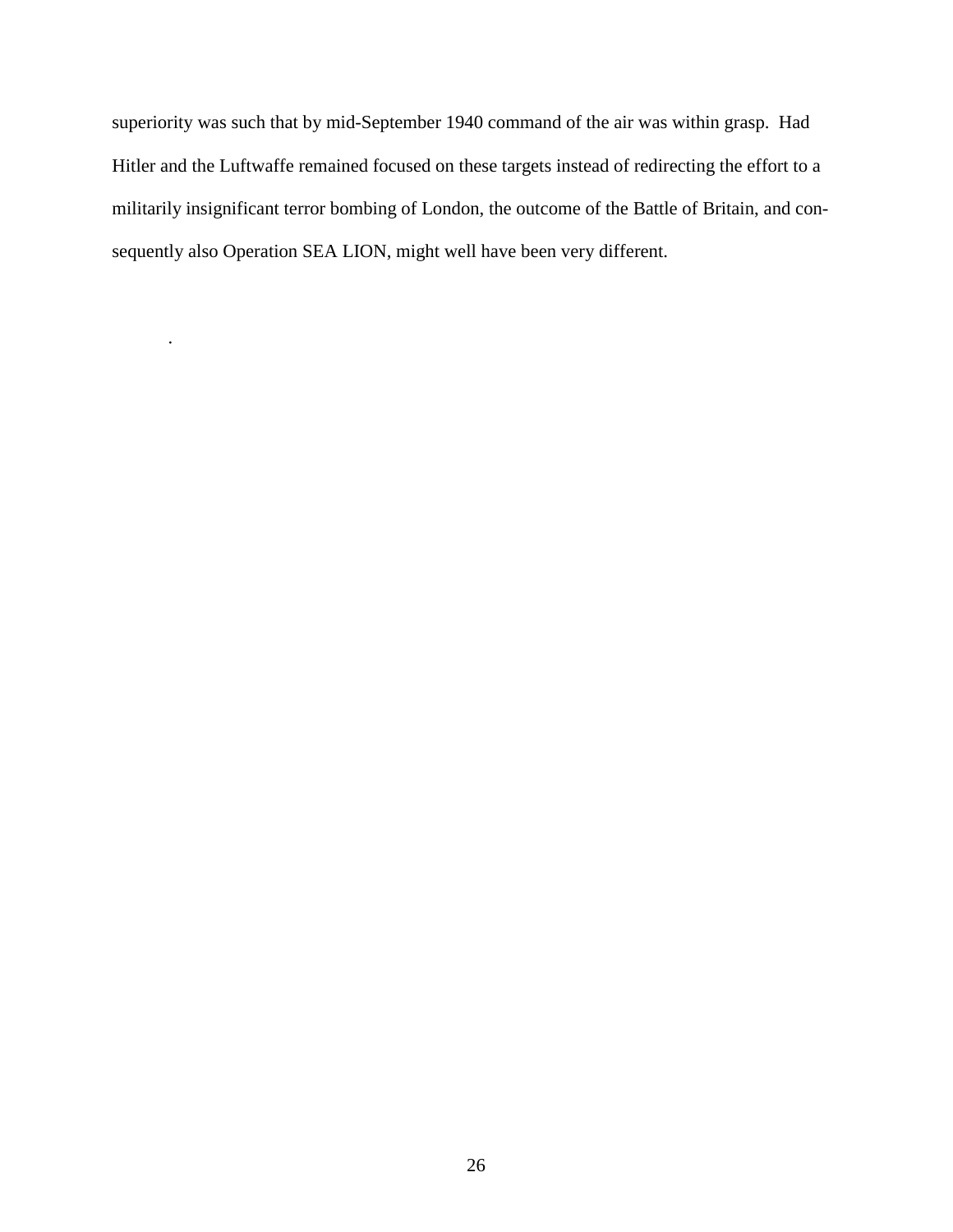# **Bibliography**

- 1. Agar, Herbert, *The Darkest Year: Britain Alone (June 1940 June 1941),* New York: Doubleday & Company, Inc., 1973
- 2. "Axis Powers," On-line. Internet, 27 July 2002, Available from: Encarta, http://encarta.msn.com/index/conciseindex/5D/05D60000.htm?z=1&pg=2&br=1
- 3. Barker, A.J., *Dunkirk: The Great Escape,* New York: David McKay Company, Inc., 1977
- 4. Burdick, Charles B, *Germany's Military Strategy and Spain in World War II,* New York: Syracuse University Press, 1968
- 5. Churchill, Winston, "We Shall Fight on the Beaches," On-line. Internet, 3 August 2002, Available from: The Winston Churchill Web Page, The Churchill Center, www.winstonchurchill.org/speeches.htm
- 6. Elstein, David, "Operation SEA LION: The Plan to Invade England," *History of the Second World War,* Ed. Pitt, Barrie, Marshall Cavendish Corp., 1978
- 7. Fleming, Peter, *Operation SEA LION,* New York: Simon and Schuster, 1957
- 8. *Fuehrer Directives and Other Top-level Directives of the Wehrmacht,* Washington, D.C., 1948
- 9. *Germany, Naval Historical, German Staff Planning, World War II,* Washington: Office of Chief of Naval Operations, 1949
- 10. Hinsley, Francis Harry, *Hitler's Strategy*, Cambridge: The University Press, 1951
- 11. Joint Pub 1, *Joint Warfare of the Armed Forces of the United States,* Washington: Joint Chiefs of Staff, 2000
- 12. Joint Pub 3-0, *Doctrine for Joint Operations,* Washington: Joint Chiefs of Staff, 2001
- 13. Joint Pub 5-0, *Doctrine for Planning Joint Operations,* Washington: Joint Chiefs of Staff, 1995
- 14. Kecskemeti, Paul, *Strategic Surrender,* Stanford, California: Stanford University Press, 1958
- 15. Keegan, John, *The Second World War,* London: Penguin Books, 1989
- 16. Kieser, Egbert, *Hitler on the Doorstep: Operation 'SEA LION' the German Plan to Invade Britain, 1940,* Annapolis: Naval Institute Press, 1997